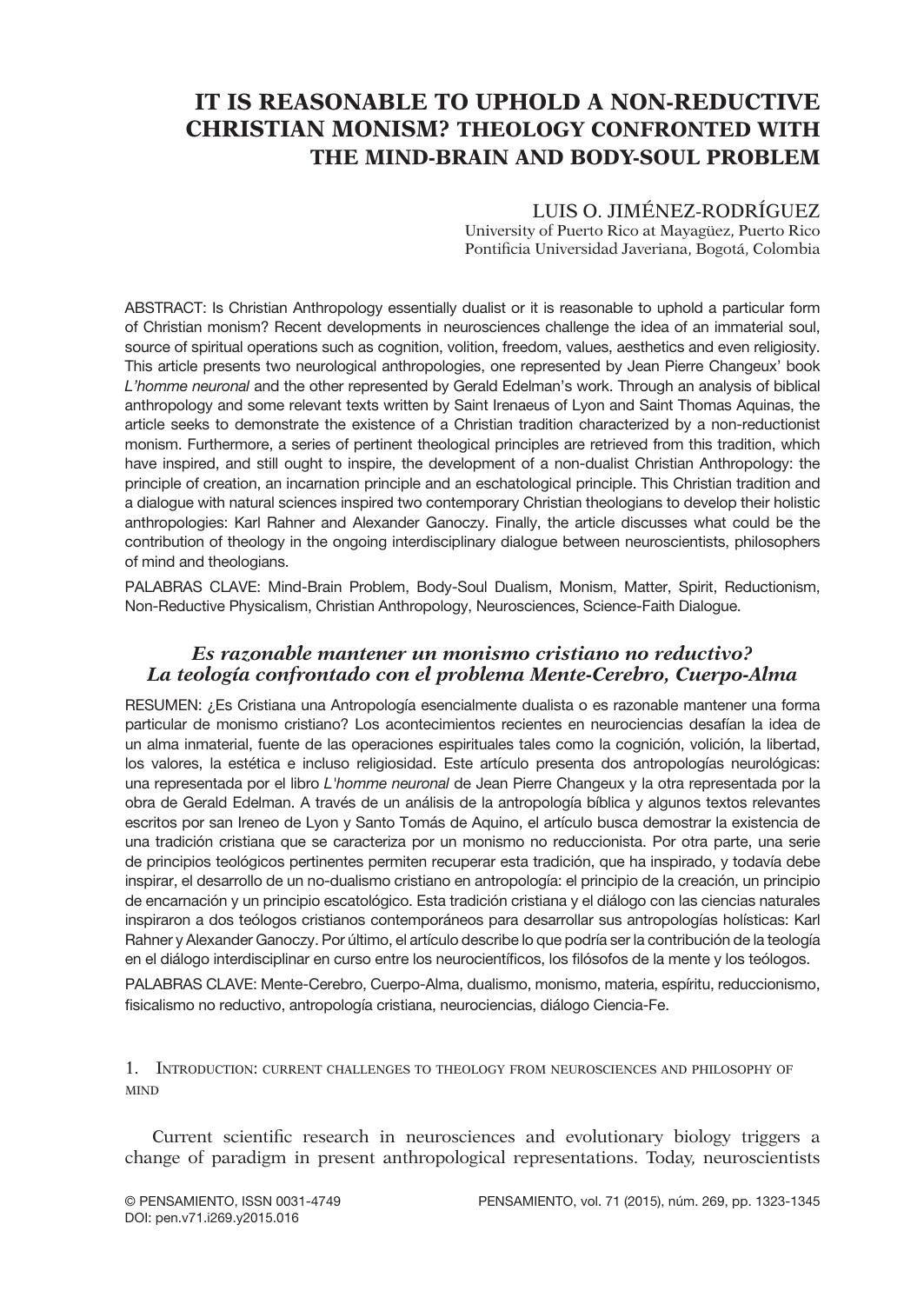and philosophers of mind try to explain many human aspects and operations that before were considered as «spiritual», in terms of biological process happening in the brain and the nervous system. Among those operations and aspects are intelligence, will, freedom, human values, aesthetics and religiosity<sup>1</sup>.

There are some global neuroscientific theories that aim for a comprehension of how the brain develops and functions. They seek to provide global understanding of perception, memory, learning, intelligence, internal interaction with other anatomical systems, external interactions with the environment and intentionality<sup>2</sup>. In addition, these global theories seek to explain that mysterious process that we call consciousness and the organism's novelty actions and reactions vis-à-vis the environment stimulus.

This change of paradigm in anthropological representation triggers a series of theological concerns, especially in Christian anthropology. Just to mention some aspects where theology experiences a confrontation are the following:

- If there is no a soul that is essentially different from the body, as some neuroscientist and some philosophers argue, how can we understand the spiritual dimension of the human being?
- • Can we talk about human immortality, salvation and eternal life without considering an immortal soul? Some argue that there is a relation between God, the human soul, and eternal life that constitutes one essential belief system3 .
- According to neurosciences all experiences are mediated through our nervous system<sup>4</sup>. In this anthropological representation, how can we understand religious experiences?
- Traditionally the soul was considered as what makes us distinctively human. In the absence of an immaterial soul, is there something that makes us uniquely human and different from the animal?
- Can we maintain that we are free human beings or are we determined by brain functions and bio-chemical reactions? What is the basis of a free covenant between God and the human being? What is the ground of the human dignity?

Most of the issues are ground in the challenge to the idea of an immaterial and immortal soul. This article aims to address this problem. Our basic hypothesis is that the idea of an immortal substantial soul is not an essential part of the Christian belief system. There is a form of non-reductionist Christian monism that exists since the beginning of Christianity. Christian Anthropology, which is a systematic theological and philosophical reflection, could assume and integrate recent results coming from neurosciences without accepting the reductionist materialism that some presuppose.

This article starts with a summary of two models of neurological anthropology. One is reductionist and the other is not. Then we will expose biblical anthropology and Saint Irenaeus of Lyon's anthropology to show that the central nucleus of Christian Anthropology is not dualist. Next, we will present Aquinas' anthropology due to its enormous influence in latter reflections. Finally, we will present two contemporary anthropologies developed by two theologians: Karl Rahner's and Alexander Ganoczy's. The first one is a development

<sup>1</sup> Canobbio, G., *Sobre el alma. Más allá de mente y cerebro*, Ediciones Sigueme, Salamanca, 2010, p. 13.

<sup>2</sup> Edelman, G. M., *Wider Than the Ski: A Revolutionary View of Consciousness*, Penguin Books, New York, 2005, p. 33.

<sup>3</sup> Oviedo, L., «Challenges to Theology», Pensamiento, vol. 67 (2011), no. 254, p. 600.

<sup>4</sup> Murphy, N., «Non Reductive Physicalism: Philosophical Issues», in Brown, W. S., Murphy, N. and Malony, H. N., *Whatever Happened to the Soul?*, Fortress Press, Minneapolis, 1998, p. 132.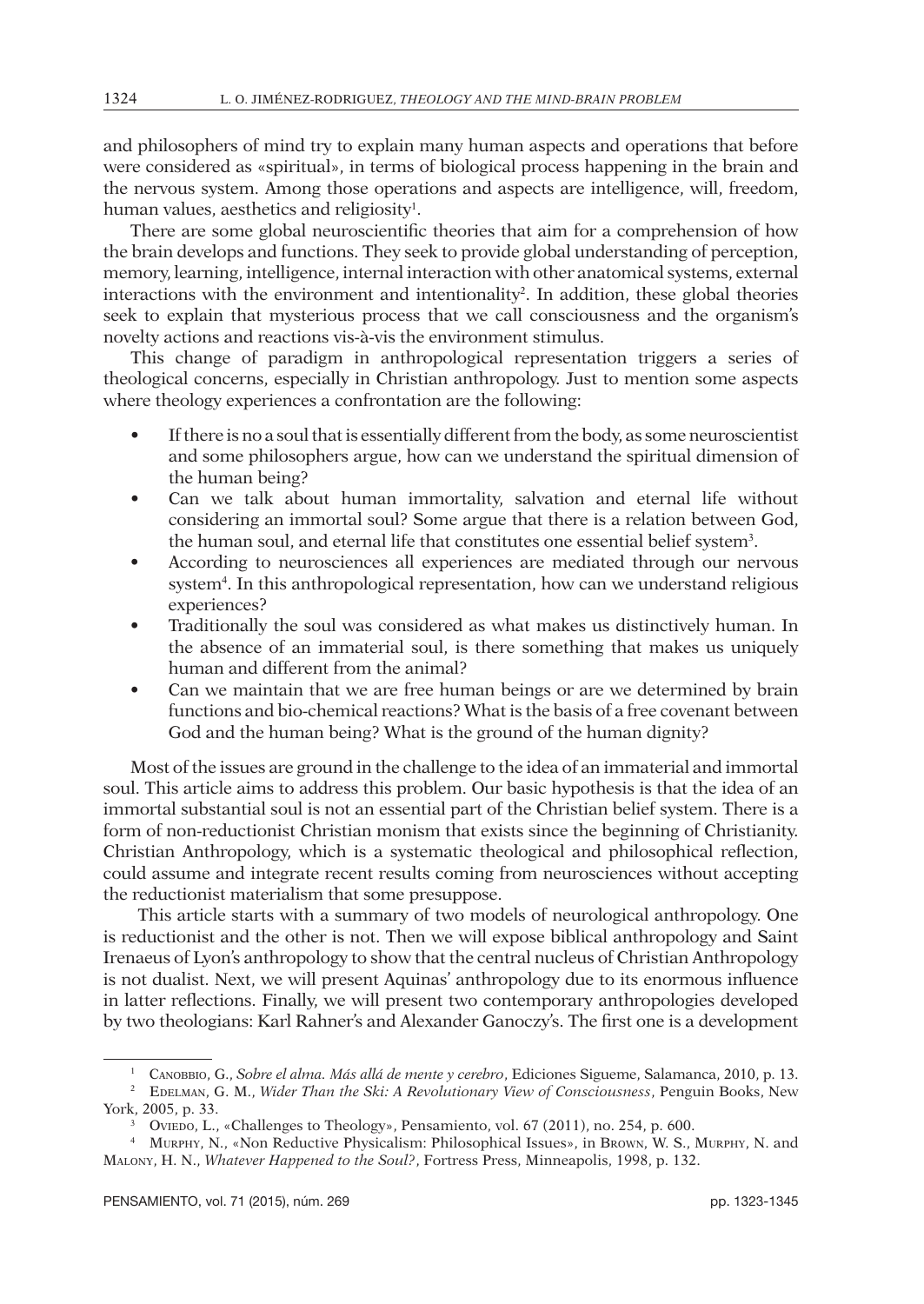that considers the theory of evolution and the second assumes neuroscientific results through the mediation of a structural anthropology.

#### 2. Neuroscientific anthropologies

In this section we present a summary of two major theories of the mind-brain relationship. These theories provide the basis for two global anthropological models. Following Javier Monserrat, we name one the «Mechanistic-reductionist-computational» model and the other the «Emergentist-Evolutionist-functional» model<sup>5</sup>. The first one is represented by Jean-Pierre Changeux' book *L'homme neuronal*. The second model is represented by Gerald Edelman's work.

## 2.1. *Mechanistic-reductionist-computational model*

This paradigm is also called eliminative materialism or reductionist materialism. According to this model everything is explained by neurological mechanisms and biochemical processes<sup>6</sup>. Our decisions, ideas, actions, consciousness, even what we consider as religious experiences are epiphenomena, a byproduct of biochemical functions in our brain. Let's expose Jean Pierre Changeux' initial ideas.

2.1.1. Jean Pierre Changeux: the human being as a Neuronal Man

In his book *L'homme neuronal*, this well-known French neuroscientist expresses his objective to erase the barriers that separate the mental from the neural, human sciences from neurosciences7 . His basic hypothesis that underlines the whole book is the following: there is an identity between mental states and physical-chemical events inside the brain8 . All human actions, sensations and behaviors are described in terms of neural networks' activities. In this book, Changeux affirms that molecular biology and neurosciences would reduce the spiritualist theses and even the emergentist position to emptiness<sup>9</sup>. The spirit or mind is nothing more than ions charged and the intervention of neurotransmitters at the synaptic level<sup>10</sup>.

His proposed method to study the brain is the reduction to the elementary level of neurons and synapses11. Through this method, he argues that the elements that compose the brain are very similar to those that compose the brain of a mice<sup>12</sup> and even the matter of the non-living world<sup>13</sup>. Therefore, he sustains that nothing is specific to the human being<sup>14</sup>.

<sup>5</sup> Monserrat, J., *La percepción visual: la arquitectura del psiquismo desde el enfoque de la percepción visual*, Biblioteca Nueva, Madrid, 2008, p. 18.

<sup>6</sup> Ganoczy, A., *Christianisme et Neurosciences*, Odile Jacob, Paris, 2008, pp. 73 and 320.

<sup>7</sup> Changeux, J. P., *L'homme neuronal*, Pluriel, Paris, 2012, pp. 209 and 333.

<sup>8</sup> Changeux, J. P., *L'homme neuronal*, p. 334. Jean Pillon, *Neurociences cognitives et conscience. Comprendre les propositions des neuroscientifiques et des philosophes*, Chronique Sociale, 2008, pp. 93 and 209. <sup>9</sup> Changeux, J. P., *L'homme neuronal*, pp. 209-210 and 334.

<sup>10</sup> Changeux, J. P., *L'homme neuronal*, p. 51.

<sup>11</sup> Changeux, J. P., *L'homme neuronal*, p. 123.

<sup>12</sup> Changeux, J. P., *L'homme neuronal*, p. 86.

<sup>13</sup> Changeux, J. P., *L'homme neuronal*, p. 123.

<sup>14</sup> Changeux, J. P., *L'homme neuronal*, p. 125.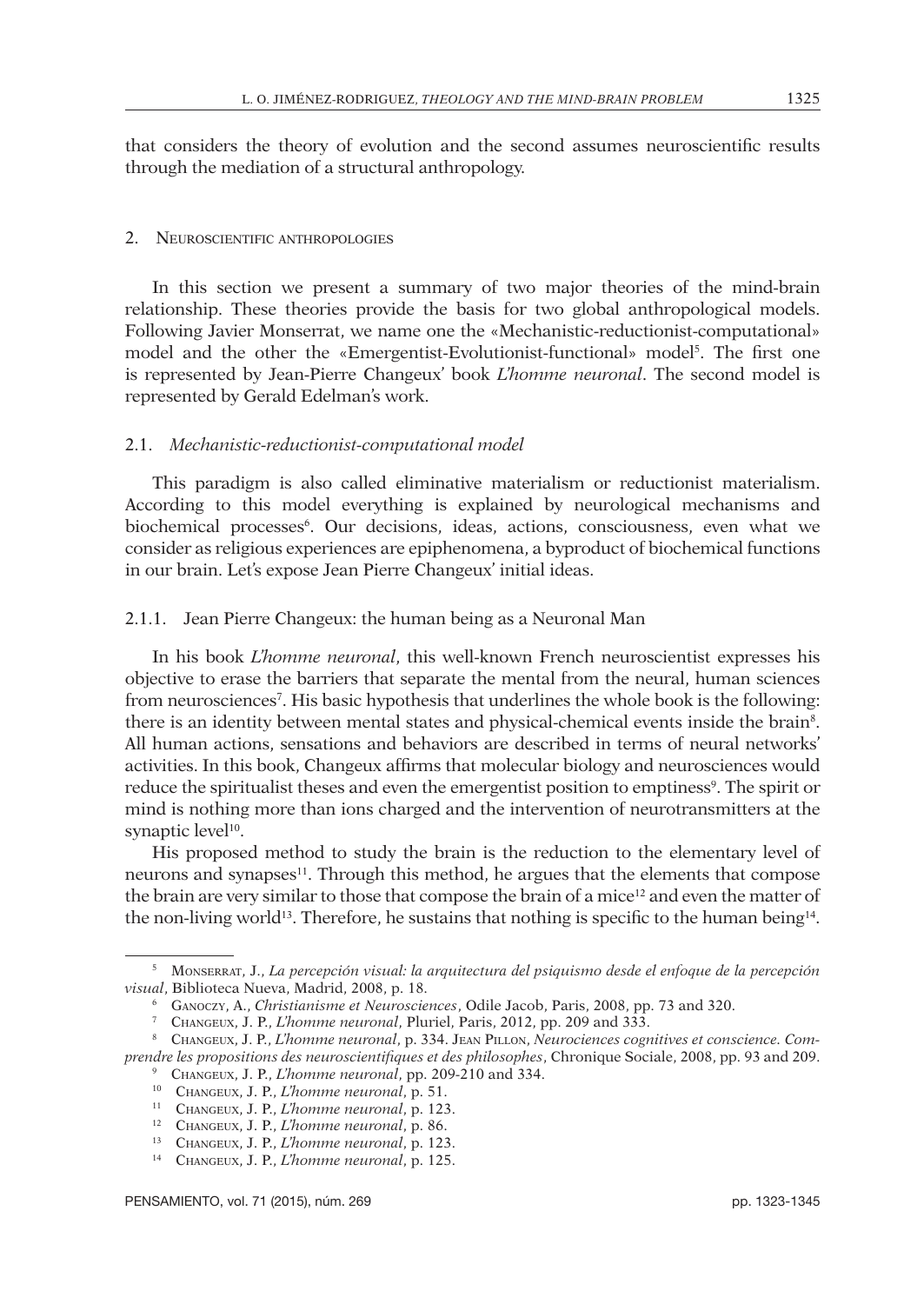Changeux proposes an anthropological model that he calls the Neuronal Man15 that represents the human brain as a computer<sup>16</sup>. Following that model, neurosciences are capable to explain in neural terms what before was considered to be a domain of philosophy and theology: the mental objects such as percepts, images and concepts. The mental objects are identified with chemical and electrical activities of a large population of neurons<sup>17</sup>. The cerebral machine, which is a neuronal structure, performs computations over the mental objects<sup>18</sup>, links and combines them to produce more complex mental objects<sup>19</sup>.

Human consciousness is nothing more than a global regulation and surveillance system that carries the computations over the mental objects<sup>20</sup>. With respect to human emotions, they are related to the interconnections between the cerebral cortex and the limbic system that act over individual's motivations<sup>21</sup>. It is well known that brain injuries at the frontal lobe cause emotional troubles, perturbations of the body's orientation<sup>22</sup>, incapacity to judge our own actions and even cognitive troubles<sup>23</sup>.

In *L'homme neuronal* Changeux explains mysticism or religious experiences as hallucinations<sup>24</sup>. Mystical experiences are nothing more than auditive or visual hallucinations that modify the relationship between the subject and the exterior world without an external stimulus and without the regulation of a conscious will $25$ . Therefore, for Changeux, the human being has nothing to do with the *Spirit*. It is simply a Neuronal Man26. The thinking process, emotional experiences and religious events are reduced to biological activities. However, the French neuroscientist does not explain how the thinking process can be derived from the brain functions<sup>27</sup>.

In spite of that, we must mention that Changeux moderates later his position seeking the connection between the Neuronal Man with ethics, aesthetics and human creativity $2^8$ . He affirms latter the following: «if neurosciences are still at the beginning, philosophers, writers and theologians have produced a rich literature about the phenomenon of consciousness. Let's be just with them.»29

- <sup>19</sup> Changeux, J. P., *L'homme neuronal*, p. 175, 200.
- <sup>20</sup> Changeux, J. P., *L'homme neuronal*, p. 183.
- <sup>21</sup> Changeux, J. P., *L'homme neuronal*, p. 198.
- <sup>22</sup> Changeux, J. P., *L'homme neuronal*, p. 198.
- <sup>23</sup> Changeux, J. P., *L'homme neuronal*, pp. 200-201.
- <sup>24</sup> Changeux, J. P., *L'homme neuronal*, Pluriel, Paris, 2012, p. 197.
- <sup>25</sup> Changeux, J. P., *L'homme neuronal*, pp. 183-185 and 190.
- <sup>26</sup> Changeux, J. P., *L'homme neuronal*, p. 211.

<sup>15</sup> Changeux, J. P., *L'homme neuronal*, p. 159.

<sup>16</sup> Changeux, J. P., *L'homme neuronal*, pp. 125-126 and 161. Patricia Churchland argues a similar position: «*A good model for understanding mind-brain functions is the computer […]. The computer metaphor suggests that the mind-brain, at the information processing level, can be understood as a kind of digital computer; the problem for cognitive psychology is to determine the program that our brains run*.». See Churchland, P. S. and Sejnowski, T. J., *Neural representation and neural computation*, *Philosophical Perspectives* 4:343-382 (1990), p. 352.

<sup>17</sup> Changeux, J. P., *L'homme neuronal*, pp. 164 and 174.

<sup>18</sup> Changeux, J. P., *L'homme neuronal*, p. 170.

<sup>27</sup> Feltz, B., *Neuroscience et anthropologie*, p. 10. https://www.uclouvain.be/cps/ucl/doc/isp/ documents/feltzneurosc.pdf. Published in Delsol, M., Feltz, B., Groessens, M. C., *Intelligence animal, intelligence humaine*, Vrin, Paris, 2008, pp. 7-40.<br><sup>28</sup> CHANGEUX, J. P. and RICOEUR, P., *Lo que nos hace pensar. La naturaleza y la regla*, Ediciones Penín-

sula, Barcelona, 1999, pp. 15 and 162.

<sup>29</sup> Quoted by Ganoczy, A., *Christianisme et Neurosciences*, p. 75.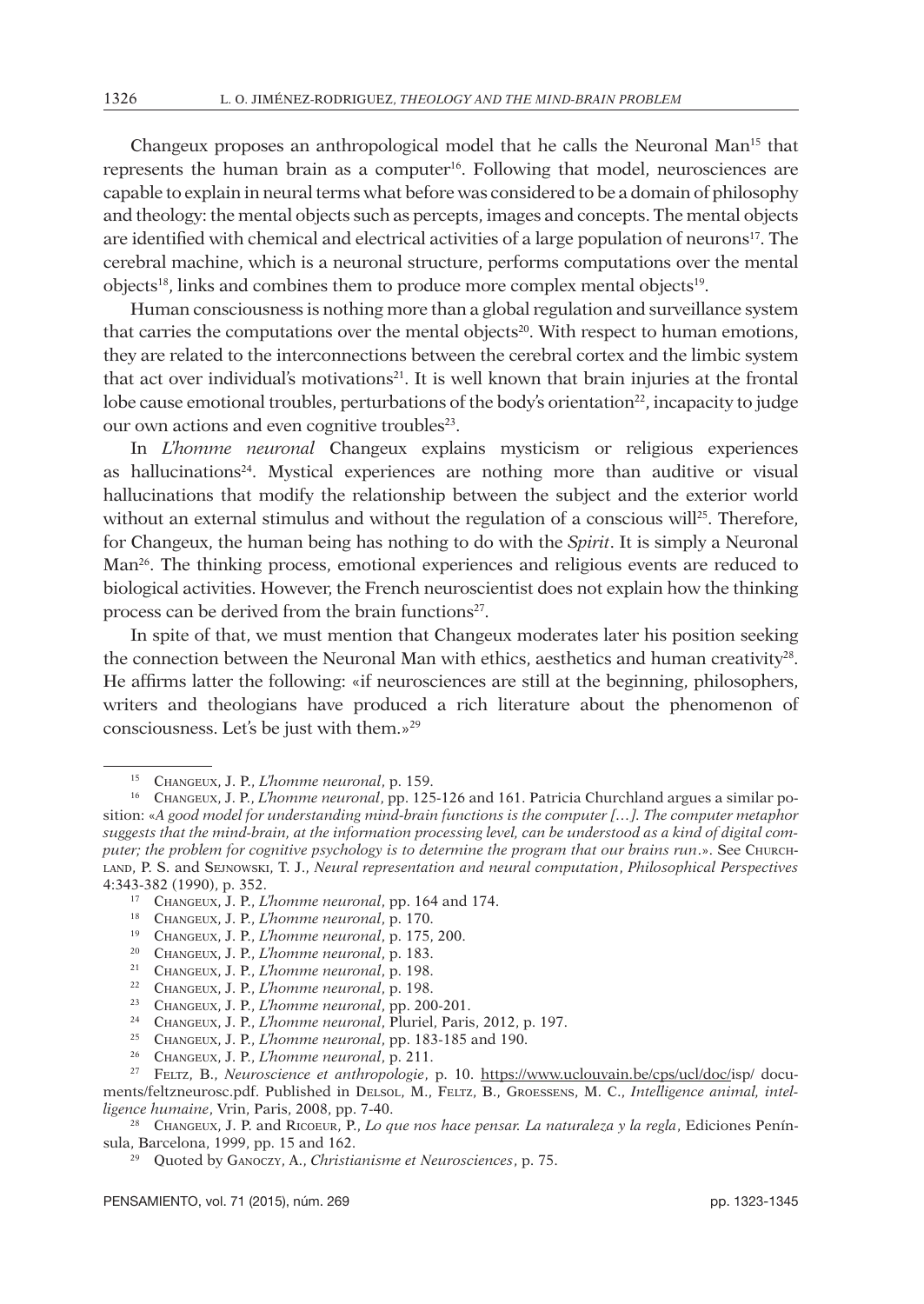## 2.2. *The Emergentist-evolutionist-functional model.*

This second model is also called non-reductive materialism, emergent monism or biological naturalism. This model opposes both, anthropological dualism and the reduction of the human mind to mere neuronal biochemical processes. Moreover, it considers that the representation of the brain as a computer does not describe the enormous complexity of the human mind and brain's operations. Let's discuss one of its leading figures.

## 2.2.1. Gerald Edelman: the Theory of Neuronal Group Selection and the emergence of higher consciousness

Gerald Edelman has contributed significantly to elaborate the emergentist-evolutionaryfunctional model<sup>30</sup>. His objective was to put «mind back into nature»<sup>31</sup> and the development of a scientific theory that explains the emergence of the human mind and consciousness<sup>32</sup>. Through all his works, Edelman argues without hesitation against a computational reductionist model<sup>33</sup>. According to Edelman, the human brain is not the product of a design process that specifies *a priori* its internal connections and its possible machine states that include fixed algorithms34. There are many aspects of human mind that this computational model neglects: the brain's evolution and development; the organism's intentionality<sup>35</sup>; the rich variability of neurons and their connections; and local differences of the brain36.

Against Changeux' *L'homme neuronal*, Edelman explains that it is not the brain's individual components that are special but how the whole is organized and structured<sup>37</sup>. The brain is the most complicated material entity in the known universe<sup>38</sup>. In additions to individual neurons and their functions, we need to understand the whole morphological structure of the animal. The whole animal is the single basis for behavior and mind development<sup>39</sup>.

To explain the complexity of the brain and the emergence of mind, Edelman proposes a global theory named «Neural Darwinism» or «Theory of Neuronal Group Selection» (TNGS)40. His theory is not based on instructions as the mechanistic-reductionistcomputational model, but on Darwin's notion of population and selection<sup>41</sup>. The main idea is the «selection of particular elements or states from a large repertoire» in a population.

TNGS contains three mechanisms that explain the rich structural diversity of the nervous system: (a) Developmental Variation and Selection, (b) Experiential Selection and (c) Reentrant Signaling.

<sup>30</sup> Monserrat, J., «Gerald M. Edelman y su antropología Neurológica», Pensamiento, vol. 62 (2006), núm. 234, p. 463.

<sup>31</sup> Edelman, G M., *Bright Air, Brilliant Fire: On the Matter of the Mind, Basic Books*, New York, 1992, p. 15.

<sup>&</sup>lt;sup>32</sup> EDELMAN, G M., *Wider Than the Ski*, pp. 38-39. Monserrat, J., «Gerald M. Edelman y su antropología Neurológica», p. 443.

<sup>33</sup> Monserrat, J., «Gerald M. Edelman y su antropología Neurológica», p. 449.

<sup>&</sup>lt;sup>34</sup> EDELMAN, G M., *Wider Than the Ski*, pp. 32-33, 35 and 38. GERALD EDELMAN, «Neural Darwinism: Selection and Reentrant Signaling in Higher Brain Function», Neuron, Vol. 10, February 1993, p. 115. Edelman, G M., *Bright Air, Brilliant Fire*, p. 13.

<sup>35</sup> Edelman, G M., *Bright Air, Brilliant Fire*, p. 68.

<sup>36</sup> Edelman, G M., *Bright Air, Brilliant Fire,* p. 7. Edelman, G M., *Wider Than the Ski*, p. 34.

<sup>37</sup> Edelman, G M., *Bright Air, Brilliant Fire*, p. 16.

<sup>38</sup> Edelman, G M., *Bright Air, Brilliant Fire*, p. 17.

<sup>39</sup> Edelman, G M., *Bright Air, Brilliant Fire*, p. 49.

<sup>40</sup> Edelman, G M., *Wider Than the Ski*, pp. 32-33. Edelman, G M., «Neural Darwinism», p. 116.

<sup>41</sup> Edelman, G M., *Wider Than the Ski*, pp. 32-33. Feltz, B., *Neuroscience et anthropologie*, p. 2.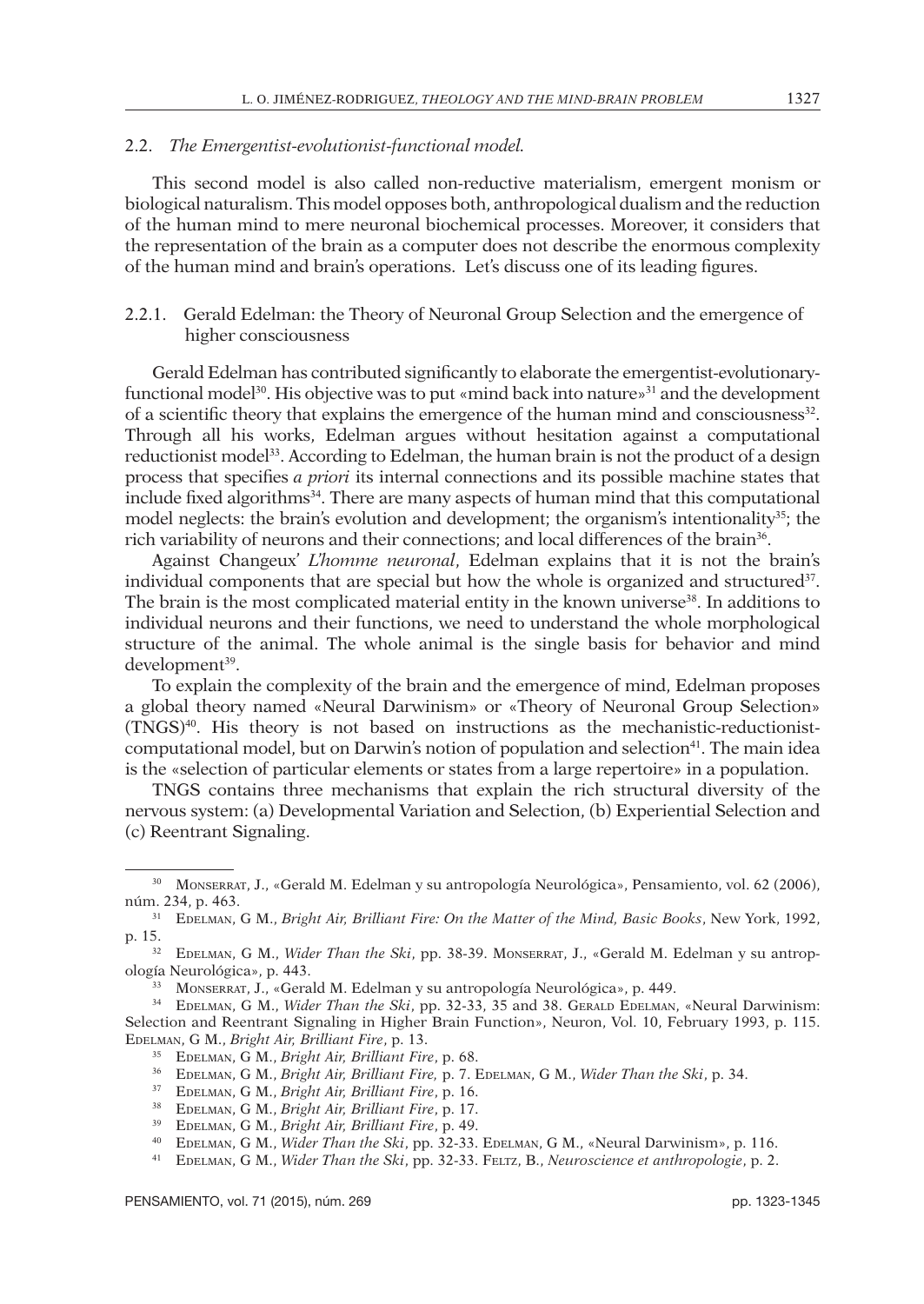(a) Developmental Variation and Selection. This mechanism is about the formation of the neuroanatomy during the fetal stages of development that characterizes every species<sup>42</sup>. This mechanism develops the connections among neurons, which are not predetermined by some predefined genetic process as the connections between components inside computers are by design and construction43. During this developmental stage there is the creation of groups of cells characterized by morphological variations in particular localizations where genes only impose constrains<sup>44</sup> to complex operations that include random events and processes<sup>45</sup>. These morphological variations arise at the level of synapses producing primary repertoires, which consist of millions of variant neuronal groups or circuits<sup>46</sup>. Moreover, the developmental process selects populations of neurons $47$ . The random nature of the production of these circuits entails that, although the whole process is similar for a species, the final structure is unique for each individual<sup>48</sup>.

(b) Experiential Selection. This phase overlaps with the previous selective mechanism. It does not produce changes in the anatomical structure of the brain or nervous system49. It produces variations and modifications of existing synaptic connections. Through the stimulus of the organism's behavior and its interaction with the environment some synaptic connections are strengthened (selected) and others are weakened50. These modifications in the synaptic connections, due to the organism behavior, produce secondary repertoires<sup>51</sup>.

(c) Reentrant Signaling. Through the organism's behavior and interaction with the environment some resulting neural maps emerge. A Neural map is a structurally arranged group of neurons that connects with other maps<sup>52</sup>. Neural maps send signals to other maps through local or long distance reciprocal connections53. Reentry is the ongoing interchange of parallel signals among neural maps in different brain areas<sup>54</sup>. This process enables widely distributed and separated neural maps to interact in a coordinate and synchronized manner<sup>55</sup> by means of bidirectional and recursive signals. This coordination and synchronization yields new functions<sup>56</sup> and provides coherence to activities localized in different maps, e.g., the integration of the color, orientation and movement of a perceived object<sup>57</sup>.

This dynamic interaction across multiple neural maps produced by environmental stimulus, organism's behavior and conditioned by previous reentries strengthens (selects) some connections between these maps<sup>58</sup>. Consequently, correlations between neural groups change continuously through time under different stimulus conditions<sup>59</sup>. In addition,

- <sup>47</sup> Edelman, G M., *Bright Air, Brilliant Fire*, p. 83.
- <sup>48</sup> EDELMAN, G M., «Neural Darwinism», p. 117.<br><sup>49</sup> EDELMAN, G M., *Bright Air, Brilliant Fire*, p. 83.
- 
- <sup>50</sup> EDELMAN, G M., *Bright Air, Brilliant Fire*, pp. 83-85.<br><sup>51</sup> EDELMAN, G M., «Neural Darwinism», p. 117.
- 
- <sup>52</sup> Edelman, G M., *Bright Air, Brilliant Fire*, p. 19.
- <sup>53</sup> Edelman, G M., *Wider Than the Ski*, p. 39.
- <sup>54</sup> Edelman, G M., *Wider Than the Ski*, pp. 39-41.
- <sup>55</sup> Edelman, G M., «Neural Darwinism», p. 117. Gerald M. Edelman, *Bright Air, Brilliant Fire*, p. 85.
- <sup>56</sup> Edelman, G M., *Bright Air, Brilliant Fire*, p. 85.
- <sup>57</sup> Edelman, G M., *Bright Air, Brilliant Fire*, p. 41.
- <sup>58</sup> Edelman, G M., «Neural Darwinism», p. 117.
- <sup>59</sup> Edelman, G M., «Neural Darwinism», p. 119.

<sup>42</sup> Edelman, G M., *Wider Than the Ski*, p. 39. Gerald M. Edelman, *Bright Air, Brilliant Fire*, p. 83.

<sup>43</sup> Edelman, G M., *Bright Air, Brilliant Fire*, p. 23.

<sup>44</sup> Edelman, G M., *Bright Air, Brilliant Fire*, pp. 69 and 83.

<sup>45</sup> Edelman, G M., *Wider Than the Ski*, p. 39.

<sup>46</sup> Edelman, G M., *Wider Than the Ski*, p. 39.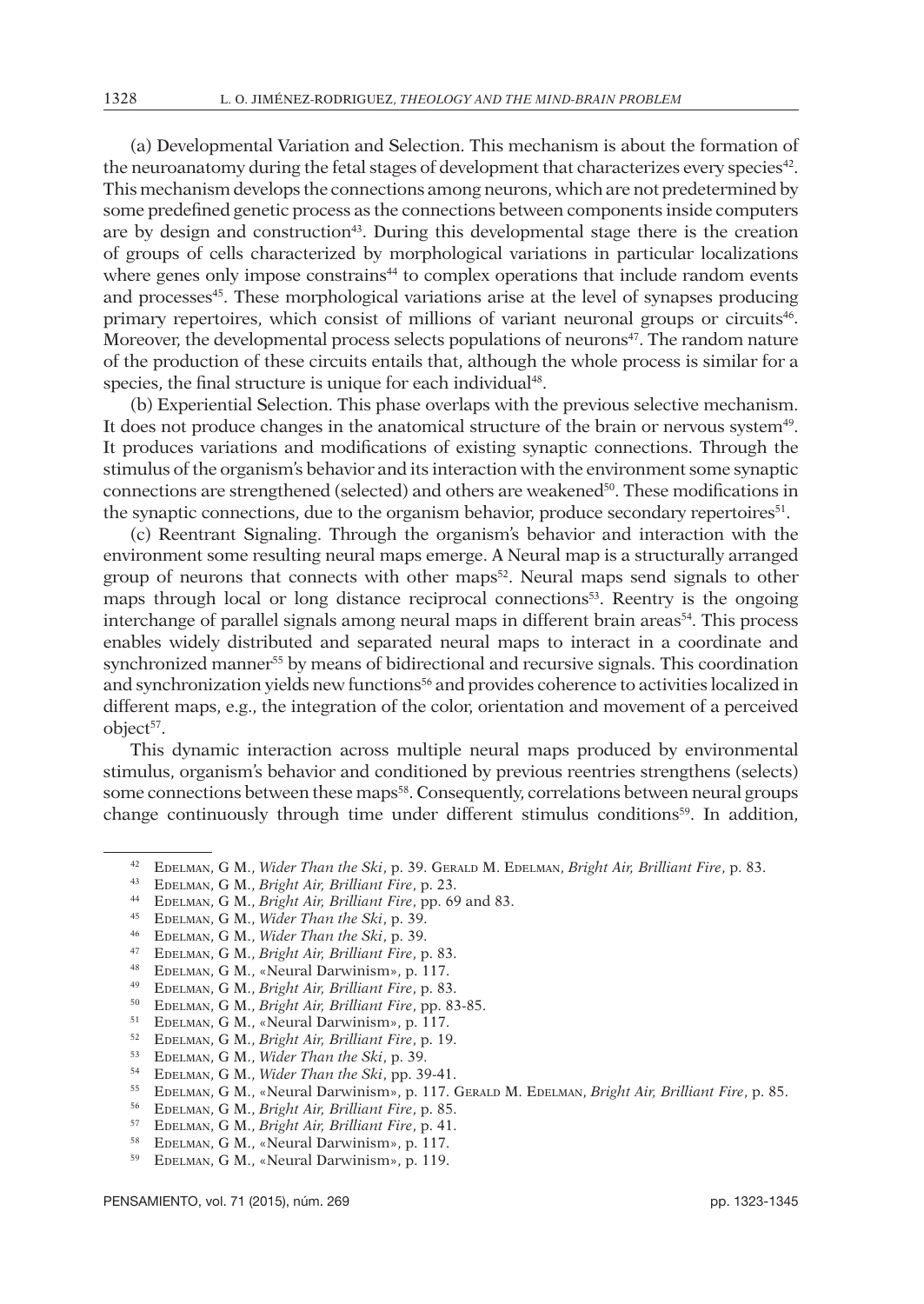there exist a higher structure, capable of perceptual categorization $60$ , called by Edelman «global mapping». It couples multiple maps connected through reentries with the animal's sensorimotor behavior. This global mapping, which is in permanent modification<sup>61</sup>, articulates multiple local maps and interacts with non-mapped parts of the brain (the hippocampus, the basal ganglia and the cerebellum) $62$ .

The organism's responses to the environment are selected through what Edelman calls «value system» or «selected value pattern»63. «The driving forces of animal behavior are thus evolutionary selected value patterns that help the brain and the body to maintain the conditions necessary to continue life»64. These value systems enable the animal to adapt its behavior to the environment through «rewards and responses necessary for survival».

Through TNGS Edelman explains mental processes with a clear physiological basis<sup>65</sup> that before were attributed to a substantial spiritual soul: perceptual categorization, memory, learning, development of concepts and consciousness. Perceptual categorization is based on the construction of maps influenced by external stimulus, associations and generalizations66. Through perceptual categories an organism makes sense of the world and organizes an adaptive behavior by integrating signals coming from the body and the environment<sup> $67$ </sup>. The fundamental mechanism of memory is the change of synaptic strength (selection)<sup>68</sup>, which is the result of a continuous process of re-categorization of previous perceptual categories69. Without the immediate presence of a stimulus, the brain constructs concepts from previous perceptions and from the memory of past interactions and behavior. These concepts enable the organism to identify things and actions in order to controls its behavior $70$ . As a consequence, the process of concepts' formation, with its dependency on perception, memory and learning, is embodied.

Following William James, Edelman considers that consciousness is a process and not a substance<sup>71</sup>. Edelman rejects that consciousness, which shows intentionality, is an epiphenomenon of computational processes72. Furthermore, he makes the distinction between a primary consciousness and a higher order consciousness.

The ability to create a scene through the correlation of past categorizations stored in memory and present perceptual categories enables the emergence of primary consciousness73. The primary consciousness, which is the consciousness of a non-linguistic animal74, is a kind of «remembered present» that is limited to the representation of the immediate present and lacks a concept of personal-self75. It enables the animal to choose its response from multiple possibilities in a novel environment increasing its possibility

- <sup>68</sup> Edelman, G M., *Bright Air, Brilliant Fire*, p. 103.
- <sup>69</sup> Edelman, G M., *Bright Air, Brilliant Fire*, p. 102.
- <sup>70</sup> Edelman, G M., *Bright Air, Brilliant Fire*, p. 108.

- <sup>72</sup> Edelman, G M., *Bright Air, Brilliant Fire*, p. 112.
- <sup>73</sup> Edelman, G M., *Wider Than the Ski*, p. 57.

<sup>60</sup> Edelman, G M., *Bright Air, Brilliant Fire*, p. 89. Edelman, G M., *Wider Than the Ski*, p. 160.

<sup>61</sup> Edelman, G M., *Bright Air, Brilliant Fire*, p. 91.

<sup>62</sup> Edelman, G M., *Bright Air, Brilliant Fire*, p. 89.

<sup>63</sup> Edelman, G M., *Wider Than the Ski*, p. 25. Monserrat, J., «Gerald M. Edelman y su antropología Neurológica», p. 455.

<sup>64</sup> Edelman, G M., *Bright Air, Brilliant Fire*, p. 94.

<sup>65</sup> Edelman, G M., *Bright Air, Brilliant Fire*, pp. 99-101.

<sup>66</sup> Edelman, G M., *Bright Air, Brilliant Fire*, pp. 109 and 125.

<sup>67</sup> Edelman, G M., *Wider Than the Ski*, p. 49.

<sup>71</sup> Edelman, G M., *Bright Air, Brilliant Fire*, p. 37.

<sup>74</sup> Edelman, G M., *Bright Air, Brilliant Fire*, p. 112.

<sup>75</sup> Edelman, G M., *Bright Air, Brilliant Fire*, pp. 115, 120 and 125.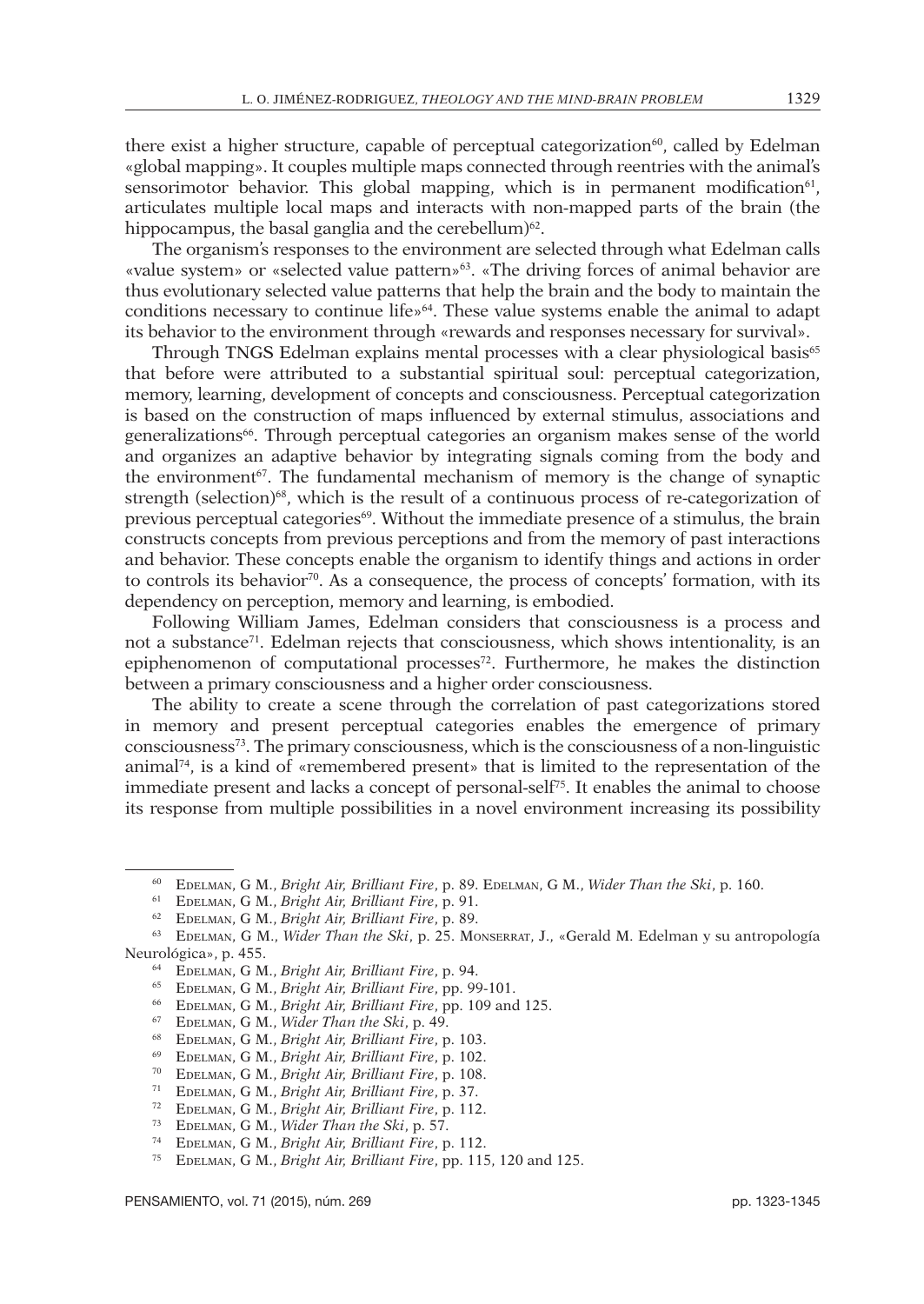of survival76. However, it does not integrate the past and the future as part of a correlated scene. For that reason the organism with only primary consciousness cannot develop future plans or projects77. This primary consciousness is required for the evolution and emergence of the higher-order consciousness.

According to Edelman, there is a higher order consciousness that involves the ability to construct a scene in terms of the past and the future. It emerges from the evolution of a new form of symbolic memory78 that enables the elaboration of a social-self based on past social interactions. It is the consciousness of an organism that is conscious of being conscious<sup>79</sup>. This higher order consciousness is constituted by symbolic memory and language that allow social and symbolic interactions and transmissions to others. It includes a learning process where the past is integrated making possible future interactions with the world<sup>80</sup>. Higher order consciousness implies the elaboration of a dynamic model of the world through language, concepts, social and symbolic relationships that integrate the past and the future<sup>81</sup>. All of these allow to anticipate what lies ahead and to plan a response. In other words, higher consciousness forms and, at the same time, is being formed by culture as a symbolic universe constituted through interactions in history. Here we are not far from the philosophical and even theological concepts of «person», «community» and «transmission – tradition».

Clearly, Edelman is an anti-reductionist and anti-dualist: the mind is neither identical to physical-chemical process nor to an immaterial soul. He uses statements such as «the basis of the mental» $82$ , «the emergence of consciousness» $83$ , «the personhood emerges» $84$ and the «mind arises from the physical»85. According to him, the necessary possession of neurons does not appear to be sufficient for the emergence of the mental<sup>86</sup>.

Following a scientific viewpoint, Edelman considers himself a sophisticated materialist but not a reductionist!<sup>87</sup> He calls sophisticated materialism the idea that the mind does not exists disembodied<sup>88</sup>. According to Edelman, «the mind arises as a result of physical interactions across an enormously large number of different levels of organization, ranging from the molecular to the social»<sup>89</sup>. The mind emerges from material systems through a historical process, that includes environmental stimulus, organism activities, learning process through trials and error<sup>90</sup>, a particular history of the organism<sup>91</sup>, which includes the organism intentionality, i.e., goals and purposes $92$ .

Against any determinism, Edelman argues that the big number of diverse repertoires, the novelty of environmental stimulus and the random conditions of selection allow the

- <sup>79</sup> Edelman, G M., *Bright Air, Brilliant Fire*, pp. 112, 115 and 131.
- <sup>80</sup> Edelman, G M., *Bright Air, Brilliant Fire*, p. 131.
- <sup>81</sup> Edelman, G M., *Bright Air, Brilliant Fire*, p. 133.
- <sup>82</sup> Edelman, G M., *Bright Air, Brilliant Fire*, p. 33-34.
- 
- 84 EDELMAN, G M., *Bright Air, Brilliant Fire*, p. 167.
- <sup>85</sup> Edelman, G M., *Bright Air, Brilliant Fire*, pp. 140 and 161.
- <sup>86</sup> Edelman, G M., *Bright Air, Brilliant Fire*, p. 34.
- <sup>87</sup> Edelman, G M., *Bright Air, Brilliant Fire*, p. 161.
- <sup>88</sup> Edelman, G M., *Bright Air, Brilliant Fire*, p. 162.
- <sup>89</sup> Edelman, G M., *Bright Air, Brilliant Fire*, p. 140.
- <sup>90</sup> Feltz, B., *Neuroscience et anthropologie*, p. 3.

<sup>92</sup> Edelman, G M., *Bright Air, Brilliant Fire*, p. 161.

<sup>76</sup> Edelman, G M., *Wider Than the Ski*, p. 58.

<sup>77</sup> Edelman, G M., *Bright Air, Brilliant Fire*, p. 122.

<sup>78</sup> Edelman, G M., *Bright Air, Brilliant Fire*, p. 125.

<sup>91</sup> Feltz, B., *Neuroscience et anthropologie*, p. 8.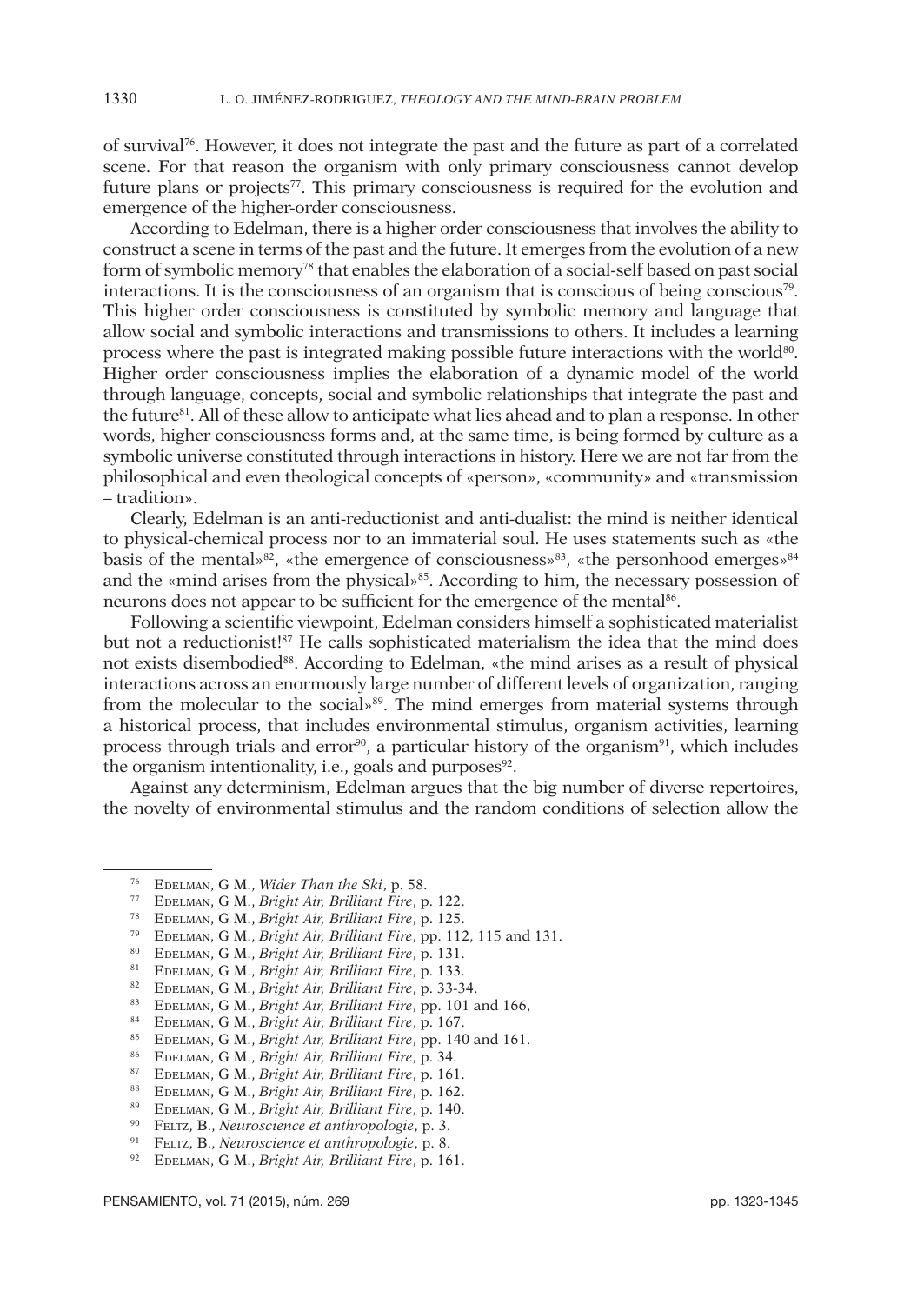human person to have many degrees of freedom or freewill<sup>93</sup>. For that reason, he even rejects Freud's strong determinism. The human being is capable to plan and hope for the future and he is even capable to freely produce effects in the world. Nevertheless, it is a limited embodied freedom, influenced by previous unconscious behavior, biochemical events, and early interactions with the environment $94$ . Finally, for Edelman, each human mind is embodied and mortal<sup>95</sup>.

Gerald Edelman's TNGS produced a scientific view of the human being that supports the Emergentist-evolutionist-functional model. This model is a non-reductionist monism open to philosophical and theological reflections.

## 3. Anthropology in Christian Tradition: Scriptures, Saint Irenaeus and Saint Thomas Aquinas

Do these scientific representations of the human being enter in conflict with Christian Anthropology? Or could theologians integrate many insights from neurological anthropology, being critical of reductionist aspects, that enable the elaboration of a Christian anthropology that finally breaks free with dualism? The following sections will analyze some elements of the Christian tradition in order to retrieve a non-reductive theological monism that will render possible such interaction. Let's start with Scriptures.

# 3.1. *Biblical anthropology*

Scriptures do not have an elaborate theological anthropology. However, recent exegetical studies show that Scriptures present a psychic-physical unity of the human person and do not show an anthropological body-soul dualism $96$ . The Old Testament mentions some aspects of the human being through the Hebrew terms *nepes* (sometime written as *nefes*), *basar*, *ruah* and *leb*. These terms were translated in the Septuagint and in the New Testament as *psyche*, *soma*, *pneuma* and *cardia*. Later, they were translated in English as soul, body, spirit and heart. Unfortunately, these English terms could be understood in dualistic or even tripartist categories. Let's see their original meaning in Scriptures.

## 3.1.1. Nepes

*Nepes* in the Old Testament implies diverse meanings. First, (a) it could mean «throat», organ through which we absorb meal and water. It is also the organ of breathing<sup>97</sup>. Sometimes it means «breath» whose absence implies death<sup>98</sup>. For these reasons, Hebrews considered the throat as the seat of the elemental vital needs99. (b) *Nepes* also means the desire to preserve human life vis-à-vis any danger or need100. It is the human desire

<sup>93</sup> Edelman, G M., *Bright Air, Brilliant Fire*, pp. 169-170.

<sup>94</sup> Edelman, G M., *Bright Air, Brilliant Fire*, p. 170.

<sup>95</sup> Edelman, G M., *Bright Air, Brilliant Fire*, p. 171.

<sup>96</sup> Quoted in Canobbio, G., *Sobre el alma. Más allá de mente y cerebro*, p. 44.

<sup>97</sup> Wolff, H. W., *Anthropology of the Old Testament*, Augsburg Fortress, Philadelphia, 1974, p. 13.

<sup>98</sup> Wenin, A., «Âme (théologie biblique) », in Lacoste, J-Y., *Dictionnaire critique de théologie*, Quadrige / Presses Universitaires de France, 3e Édition, Paris, 2007, p. 31.

<sup>99</sup> Wolff, H. W., *Anthropology of the Old Testament*, p. 14.

<sup>100</sup> Wolff, H. W., *Anthropology of the Old Testament*, p. 15.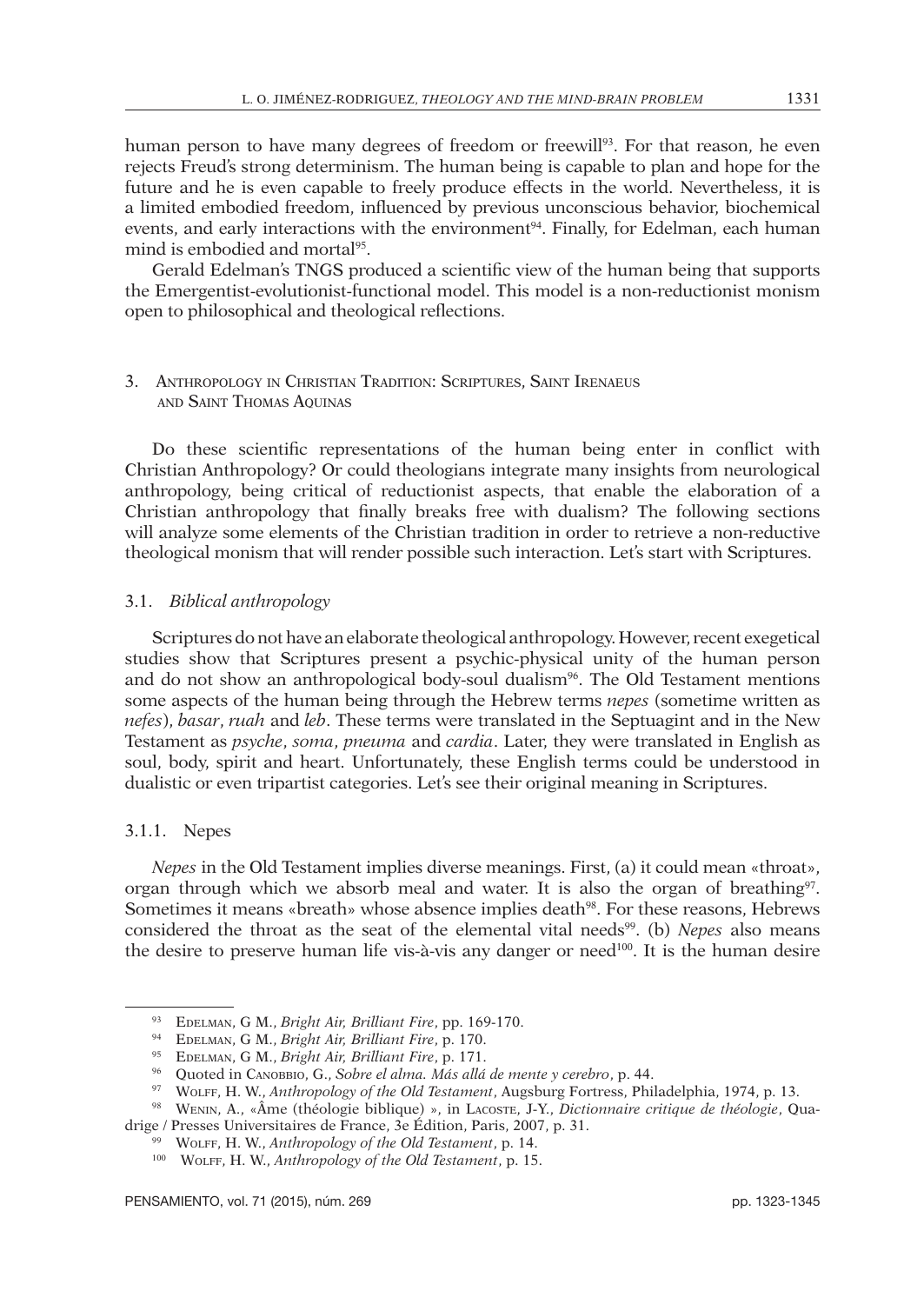for material things, human realities, actions and even  $God<sup>101</sup>$ . It is also the seat of the whole range of emotions and feelings<sup>102</sup>. In addition, (c) it means the individual's fragile existence103, linked to blood as the seat of life104. The human person a living *nepes*, a living being, only through the breath produced by God<sup>105</sup>. Through *nepes* the human being is distinguished from a lifeless corpse<sup>106</sup>. Finally, (d) if it includes the possessive «me» (my *nepes*) it means the personal pronoun «myself», i.e., the individual personal identity.

*Nepes* was translated in the LXX as *psyche*, which covers almost the same meaning: breathing, life, desire, emotions and the living person<sup>107</sup>. In Hellenistic Judaism the book of Wisdom makes reference to the immortality of the human being<sup>108</sup>. Does this imply a belief in a substantial immortal soul? It is true that the belief of the bodily resurrection is not explicitly affirmed in the Book of Wisdom<sup>109</sup> but neither it refers to an immortal soul<sup>110</sup>. The allusion to immortality refers to a life with God and not to a property of an immortal soul detached from the body. Immortality of the whole human being is totally dependent on a relationship to God who decides to give it to the righteousness<sup>111</sup>. The text in Wisdom 9,15 «*perishable body weighs down the soul, and this earthy tent burdens the thoughtful mind*» is not about platonic dualism. The author is not qualifying negatively matter or the body. It is affirming that our deliberations are weak (referring to verse 14) and its linkage to the earth (verse  $15)^{112}$ . The Book of Wisdom uses concepts as body and soul. However, the mentality is clearly Jewish113. In the New Testament *psyche* preserves the same meaning as in the LXX. In conclusion, *nepes* is the living individual being who cannot preserve life through his own effort114. *Nepes* never means a nondestructive immortal life capable of living by an inner attribute after death<sup>115</sup>. Neither it is a substance endowed with spiritual faculties<sup>116</sup>.

## 3.1.2. Basar

*Basar* refers to some aspects of the human being and the animal. It has multiple meanings. First, (a) *basar* refers to visible parts of the body or to the whole human body<sup>117</sup>. It never refers to a lifeless corpse. It is a living being «in whom there is breath»<sup>118</sup>. (b) It also means a personal pronoun: my «*basar*» is equivalent to «myself»119. (c) It could mean the human being *per se* but in his bodily aspects. (d) It also refers to relationships, e.g.,

<sup>101</sup> Wenin, A., «Âme», p. 31.

<sup>102</sup> Wolff, H. W., *Anthropology of the Old Testament*, pp. 17-18.

<sup>103</sup> Wenin, A., «Âme», p. 31.

<sup>104</sup> Wolff, H. W., *Anthropology of the Old Testament*, p. 19.

<sup>105</sup> Andre Wenin, «Âme», p. 31.

<sup>106</sup> Hans Walter Wolff, *Anthropology of the Old Testament*, p. 22.

<sup>107</sup> Andre Wenin, «Âme», p. 32.

<sup>108</sup> See Wisdom 2,22f; 3, 1-4; 9, 15.

<sup>109</sup> Doré, D., *El libro de la Sabiduría de Salomón*, Verbo divino, Pamplona, 2002, p. 22. Vilchez, J., *Sabiduría*, p. 105.

<sup>110</sup> Vilchez, J., *Sabiduría*, Verbo Divino, Pamplona, Navarra, 1990, p. 103.

<sup>111</sup> Write, A. G., S.S., «Sabiduría», p. 778.

<sup>112</sup> Write, A. G., S.S., «Sabiduría», in R. Brown (ed.), *et al*., *Nuevo Comentario Bíblico San Jerónimo*. A*ntiguo Testamento,* p. 786.

<sup>113</sup> Vilchez, J., *Sabiduría*, p. 104. Write, A. G., S.S., «Sabiduría», p. 778.

<sup>114</sup> Wolff, H. W., *Anthropology of the Old Testament*, p. 24.

<sup>115</sup> Wolff, H. W., *Anthropology of the Old Testament*, p. 20.

<sup>116</sup> Wolff, H. W., *Anthropology of the Old Testament*, p. 25.

<sup>117</sup> Wolff, H. W., *Anthropology of the Old Testament*, p. 28.

<sup>118</sup> Wolff, H. W., *Anthropology of the Old Testament*, p. 29.

<sup>119</sup> Wolff, H. W., *Anthropology of the Old Testament*, p. 28.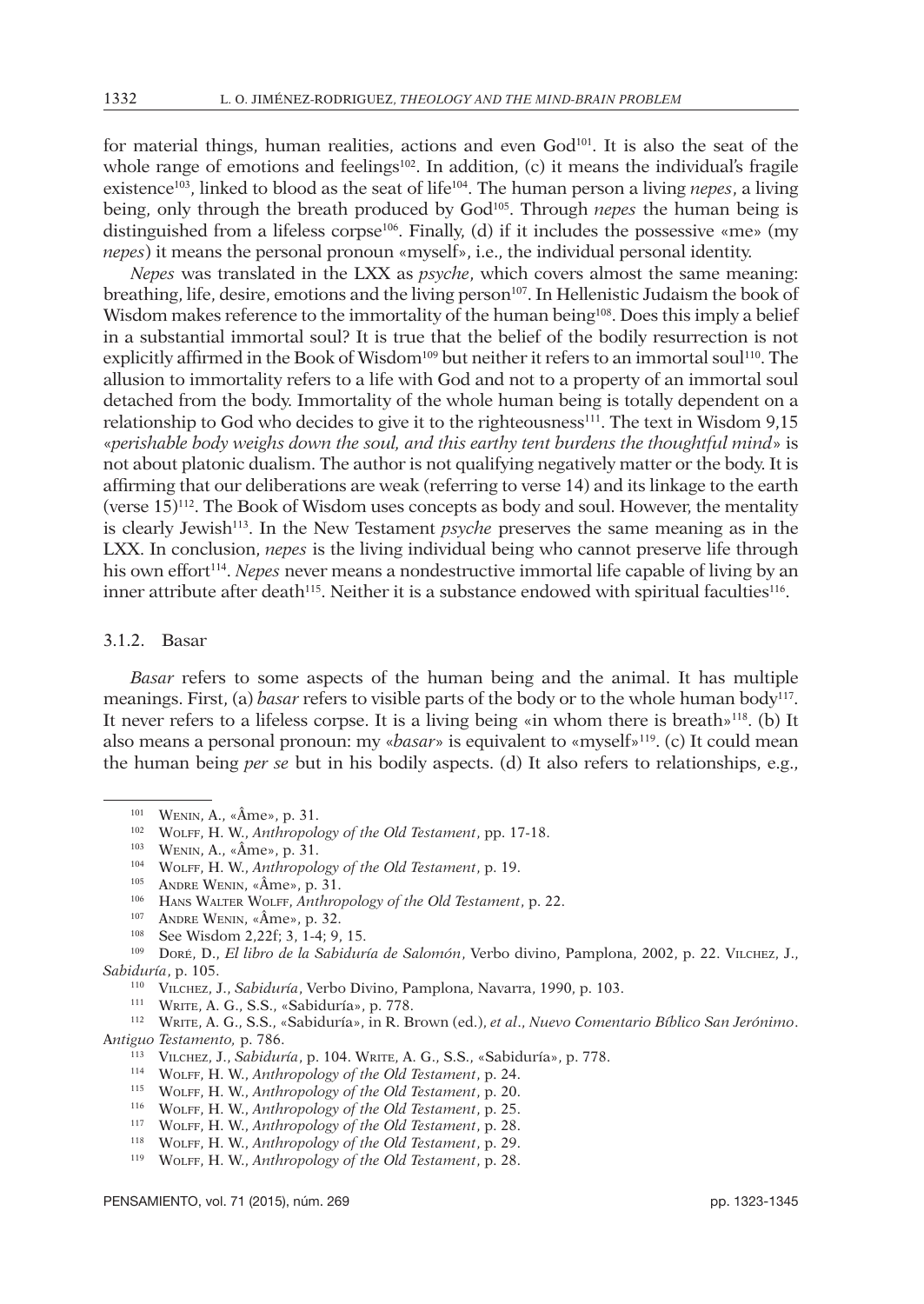man and wife being one *basar* (one flesh) means a community for life120. Finally, (e) it means human life as being weak and fragile in contrast to God's power121. It refers to our dependency on God's power to live and our mortality<sup>122</sup>.

## 3.1.3. Ruah

According to Wolff, *ruah* is a theo-anthropological concept<sup>123</sup> with multiple meanings. First, (a) it means wind. Especially, it could imply a stormy wind as a mighty phenomenon standing at God's disposal<sup>124</sup>. (b) It means breath as a human vital power given by God<sup>125</sup>. When *ruah* departs the human being returns to dust, a lifeless matter. In this sense it is similar to *nepes*. However, *ruah* is the human breath that proceeds from God as a gift and returns to Him126. (c) It also means God's creative power and human participation of it, e.g., the charisma of prophesy, the commission to proclaim God's word, wisdom, divine presence in the human person, even artistic inspiration and gifts<sup>127</sup>. Very close to this meaning is *ruah* as the person's spiritual disposition<sup>128</sup>. Here, a lack of *ruah* implies falling in a state of unconsciousness<sup>129</sup>. Finally, (d) *ruah* means will, the driving force that impels the human person<sup>130</sup>. These meanings seeing as a whole suggest that *ruah* is God's communication to the human being and the dynamic relationship between God and us131.

#### 3.1.4. Leb or lebab

Wolff considers *leb* as the most important word in the Old Testament anthropology<sup>132</sup>. It is almost exclusively applied to the human person and not to animals. Let's sketch its multiple meanings. First, (a) *leb* is the heart as physical vital organ<sup>133</sup>. It also means (b) feelings, emotions, desires, longing, and emotional impulses<sup>134</sup>. It is the seat of joy, grief, courage and fear135. (c) In most cases, *leb* implies many rational activities: understanding, knowledge, capacity, wisdom, moral discernment, judgment, insight, consciousness, memory, and a sense of direction<sup>136</sup>. It is close to what today we ascribe to the brain or mind137. Accordingly, Wolff proposes that *leb* is better translated as «spirit» (*Geist* in German, *esprit* in French) or «mind». The absence of *leb* entails a confusion of mind. (d) *Leb* is the place of decision and an activity of the will<sup>138</sup>, including ethical judgments formed by the moral conscience. For this reason, being pure of heart implies having a pure

<sup>120</sup> Wolff, H. W., *Anthropology of the Old Testament*, p. 29.

<sup>121</sup> Wolff, H. W., *Anthropology of the Old Testament*, p. 30.

<sup>122</sup> Wolff, H. W., *Anthropology of the Old Testament*, p. 31.

<sup>123</sup> Wolff, H. W., *Anthropology of the Old Testament*, p. 32.

<sup>124</sup> Wolff, H. W., *Anthropology of the Old Testament*, p. 33.

<sup>125</sup> Wolff, H. W., *Anthropology of the Old Testament*, p. 33.

<sup>126</sup> Wolff, H. W., *Anthropology of the Old Testament*, pp. 33-34.

<sup>127</sup> Wolff, H. W., *Anthropology of the Old Testament*, pp. 35 and 37.

<sup>128</sup> Wolff, H. W., *Anthropology of the Old Testament*, p. 37.

<sup>129</sup> Wolff, H. W., *Anthropology of the Old Testament*, p. 36.

<sup>130</sup> Wolff, H. W., *Anthropology of the Old Testament*, p. 39.

<sup>131</sup> Wolff, H. W., *Anthropology of the Old Testament*, p. 39. <sup>132</sup> Wolff, H. W., *Anthropology of the Old Testament*, p. 40.

<sup>133</sup> Wolff, H. W., *Anthropology of the Old Testament*, pp. 42 and 44.

<sup>134</sup> Wolff, H. W., *Anthropology of the Old Testament*, pp. 45-46.

<sup>135</sup> Wolff, H. W., *Anthropology of the Old Testament*, pp. 44-45.

<sup>136</sup> Wolff, H. W., *Anthropology of the Old Testament*, pp. 47-51.

<sup>137</sup> Wolff, H. W., *Anthropology of the Old Testament*, p. 46.

<sup>138</sup> Wolff, H. W., *Anthropology of the Old Testament*, p. 51.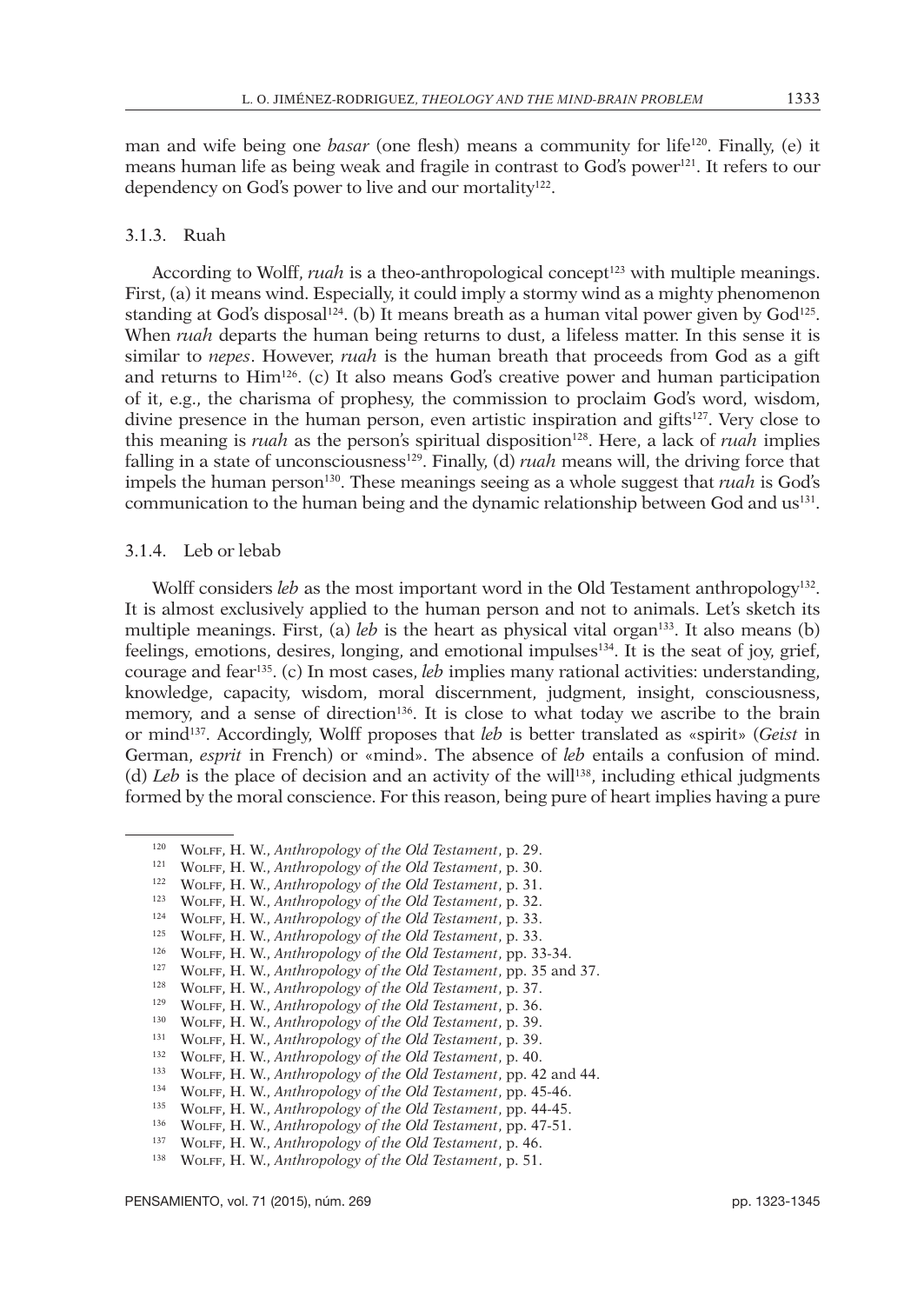conscience. The expression «talking to the heart (*leb*)» is an attempt to change the will and the human intention<sup>139</sup>. Having a «new heart» means to be ready for a new action<sup>140</sup>. Love God with all your heart (*leb*) is having a conscious devotion and a surrender of the will<sup>141</sup>. Finally, (e) *leb* is used a personal pronoun, as a person as such<sup>142</sup>.

In conclusion, biblical anthropology is not dualist. There is no separation matter-spirit or body-soul. Even terms that we translate as soul (*nepes*) or mind (*leb*) are related to physical organs (throat and heart). Biblical anthropology describes aspects or dimensions of the whole human person (relationship and dependency to God, understanding, action and life) and does not refer to autonomous substantial parts.

## 3.2. *Saint Irenaeus' Christian Anthropology: the body as image and likeness of God*

The Seconf Century Fathers of the Church produced a diversity of anthropologies developed with apologetic concerns, especially to refute gnostic doctrines influenced by platonic thinking<sup>143</sup>. Gnostics considered that the flesh or the sensible body was not an essential and constitutive aspect of the human being, who was identified with the soul<sup>144</sup>. The Valentinians distinguished three classes of human beings: the materials (*hyletic*), the psychics and the spirituals (*pneumatics*)145. For them the material human being is irrational and made by the Demiurge from the dust. This type of human being does not deserve to be called human. The psychic, who is human, is rational and comes from the same essence of the Demiurge. The spiritual is gnostic and comes from the substance of Sophia (the Holy Spirit). According to the Valentinians, it is the last one that would abandon the material aspects during death to become purely spiritual.

To respond to gnostic ideas the Fathers developed their anthropologies inspired in a series of theological principles. (a) A creational principle: the whole human being is created by God. (b) A Christological principle: the *Logos* became incarnated, i.e., He assumes the human flesh (*sarx*). (c) An eschatological principle revealed by the resurrection of Christ: the resurrection of the body<sup>146</sup>. Let's now focus our attention to Saint Irenaeus of Lyon, who understood the human being as composed of body and soul<sup>147</sup>.

Without any ambiguity Irenaeus declares that God has created the human flesh in his image and likeness<sup>148</sup>. The Verb and the Holy Spirit modeled the body from the dust and formed the body in the image and likeness of  $God<sup>149</sup>$ . Neither reason nor intelligence constitutes the image of God, as Saint Augustine later affirmed<sup>150</sup>. The material used

<sup>140</sup> Wolff, H. W., *Anthropology of the Old Testament*, p. 54.

<sup>139</sup> Wolff, H. W., *Anthropology of the Old Testament*, p. 52.

<sup>141</sup> Wolff, H. W., *Anthropology of the Old Testament*, p. 53.

<sup>142</sup> Wolff, H. W., *Anthropology of the Old Testament*, pp. 54-55.

<sup>143</sup> Orbe, A., S.J., «La definición del hombre en la teología del Siglo ii», *Gregorianum*, 48/3, 1967, pp. 522-523.

<sup>144</sup> Orbe, A., S.J., *Antropología de San Ireneo*, B.A.C., Madrid, 1997, p. 67.

<sup>145</sup> Behr, J., « Anthropologie », in Lacoste, J.-Y. (Dir.), *Dictionaire critique de théologie*, 3e Edition, Presses Universitaires de France, Paris, 1998, pp. 73-74. ORBE, A., S.J., «La definición del hombre en la teología del Siglo ii», p. 523. Antonio Orbe, S.J., *Antropología de San Ireneo*, pp. 71-73

<sup>146</sup> Canobbio, G., *Sobre el alma. Más allá de mente y cerebro*, p. 54.

<sup>147</sup> Saint Irenaeus, *Adversus Heresies*, II,13,3.

<sup>148</sup> Orbe, A., S.J., «La definición del hombre en la teología del Siglo ii», pp. 550 and 552. Antonio Orbe, S.J., *Antropología de San Ireneo*, p. 40.

<sup>149</sup> Saint Irenaeus, *Adversus Heresies*, V,6,1. Antonio Orbe, S.J., *Antropología de San Ireneo*, pp. 42-43.

<sup>150</sup> Falque, A., *Dios, la carne y el otro. De Ireneo a Duns Escoto: reflexiones fenomenológicas*, Universidad Católica de Colombia, Bogotá, 2012, p. 270.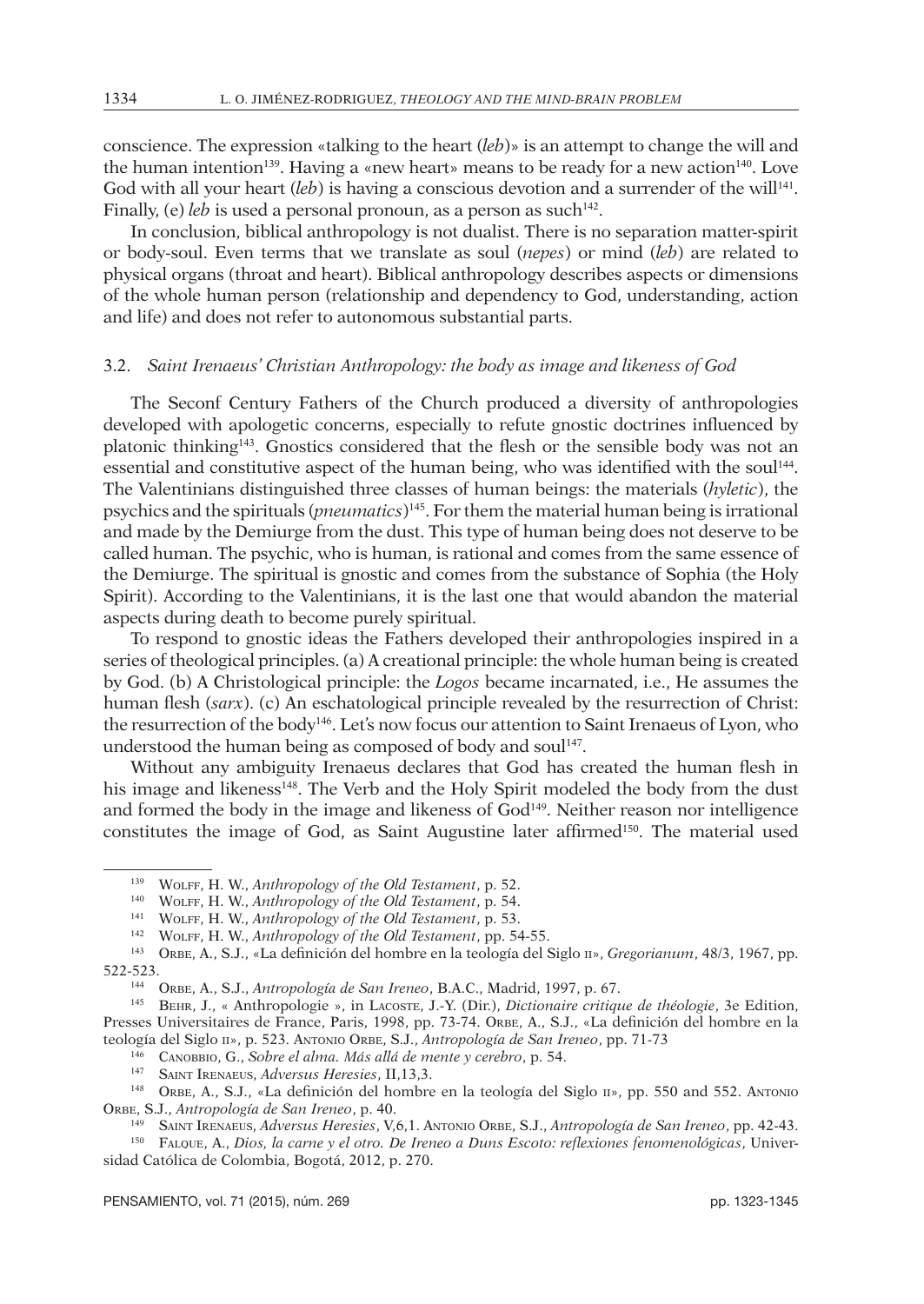to model the first man came from the same arid soil that we can find in our world<sup>151</sup>. Consequently, the body is composed of the same elements found in the earth without any extra material addition.

For Irenaeus, the advent of the soul (*psyche*) supposes the modeled body152, against the gnostic affirmation that the soul is divine and against a reductionist account that could reduces life to the state of the dust before being modeled by God. The modeled body has all the necessary members but needs the principle of life that puts the body in movement<sup>153</sup>. Let's not forget that the corpse has also all the necessary members before its decomposition. The creation of the soul, the breath of life, is linked to the body. As a breath of life, the soul does not have in itself the force to exist. It depends on God and participates of His life. The soul is neither identified to a human being nor considered a substantial thing<sup>154</sup>. It is a living and dynamic principle of the living being. The soul is a quality of the body: it is the first term of the expression «living body». Consequently, the soul is neither independent of the body («living principle» of the body) nor the body is independent of the soul (it is the second term of the expression «living body»)<sup>155</sup>. The soul obtains from the body the dignity of the flesh formed by God's hands<sup>156</sup>.

Irenaeus does not qualify the soul as immortal<sup>157</sup>. Strictly speaking, only God, the Uncreated, is immortal. For this reason, all creatures are mortal<sup>158</sup> and the human being is capable of corruption and incorruption<sup>159</sup>. Incorruption is God's gift to the flesh and not a soul's essential or substantial property<sup>160</sup>. For Irenaeus, the works of the soul in themselves do not have value, even soteriological value. The value of the soul and the value of human actions come from their union with the body. Irenaeus does not point to one kind action that originates only in the soul<sup>161</sup>, not even intellectual or volitive operations. This implies that human actions and operations emerge from the whole human being.

In Irenaeus, as in Saint Justin, what is relevant and central is the body and not so much the soul<sup>162</sup>. The soul has a modest part in Irenaeus anthropology and soteriology<sup>163</sup> where the major concern is the spiritualized and saved flesh 164. The soul unites the spiritual principle (*pneuma*) with the flesh<sup>165</sup>. Consequently, the soul is not the anthropological

<sup>157</sup> Actually, the belief in the idea of the immortality of the soul is almost inexistent in the first Fathers of the Church. Some of the fathers even accept the death of the soul and body waiting the resurrection, as explained by Étienne Gilson in *El espíritu de la Filosofía Medieval*, Ediciones RIALP, Madrid, 4ta Edición, 2009, pp. 180-181. See Saint Justin, «Dialogue», VI, 1-2. Tatian, «Address to the Greeks», XIII. 158 Saint Irenaeus, *Adversus Heresies*, II,4,3 and III, 8, 3. Antonio Orbe, S.J., *Antropología de San* 

*Ireneo*, pp. 434 and 448.

<sup>159</sup> Saint Irenaeus, *Adversus Heresies*, V,12,1. Antonio Orbe, S.J., «La definición del hombre en la teología del Siglo ii», p. 550.

<sup>160</sup> Saint Irenaeus, *Adversus Heresies*, V,3,3. Antonio Orbe, S.J., «La definición del hombre en la teología del Siglo II», p. 551.

<sup>151</sup> Saint Irenaeus, *Adversus Heresies*, I,5,5; III,21,10; V,15,4 and V,16,1. Antonio Orbe, S.J., *Antropología de San Ireneo*, p. 45. 152 Saint Irenaeus, *Adversus Heresies*, V, 1, 3. Antonio Orbe, S.J., *Antropología de San Ireneo*, p. 67.

<sup>153</sup> Orbe, A., S.J., *Antropología de San Ireneo*, p. 67.

<sup>154</sup> Orbe, A., S.J., *Antropología de San Ireneo*, pp. 73 and 443.

<sup>155</sup> Orbe, A., S.J., *Antropología de San Ireneo*, p. 71.

<sup>156</sup> Saint Irenaeus, *Adversus Heresies*, V,6,1.

<sup>161</sup> Orbe, A., S.J., *Antropología de San Ireneo*, p. 453.

<sup>162</sup> Orbe A., S.J., *Antropología de San Ireneo*, p. 70.

<sup>163</sup> Orbe A., S.J., *Antropología de San Ireneo*, p. 452.

<sup>164</sup> Saint Irenaeus, *Adversus Heresies*, V,3,2-3 and V,9,1. Orbe A., S.J., «La definición del hombre en la teología del Siglo II», p. 554.

<sup>165</sup> Orbe A., S.J., *Antropología de San Ireneo*, p. 68-69.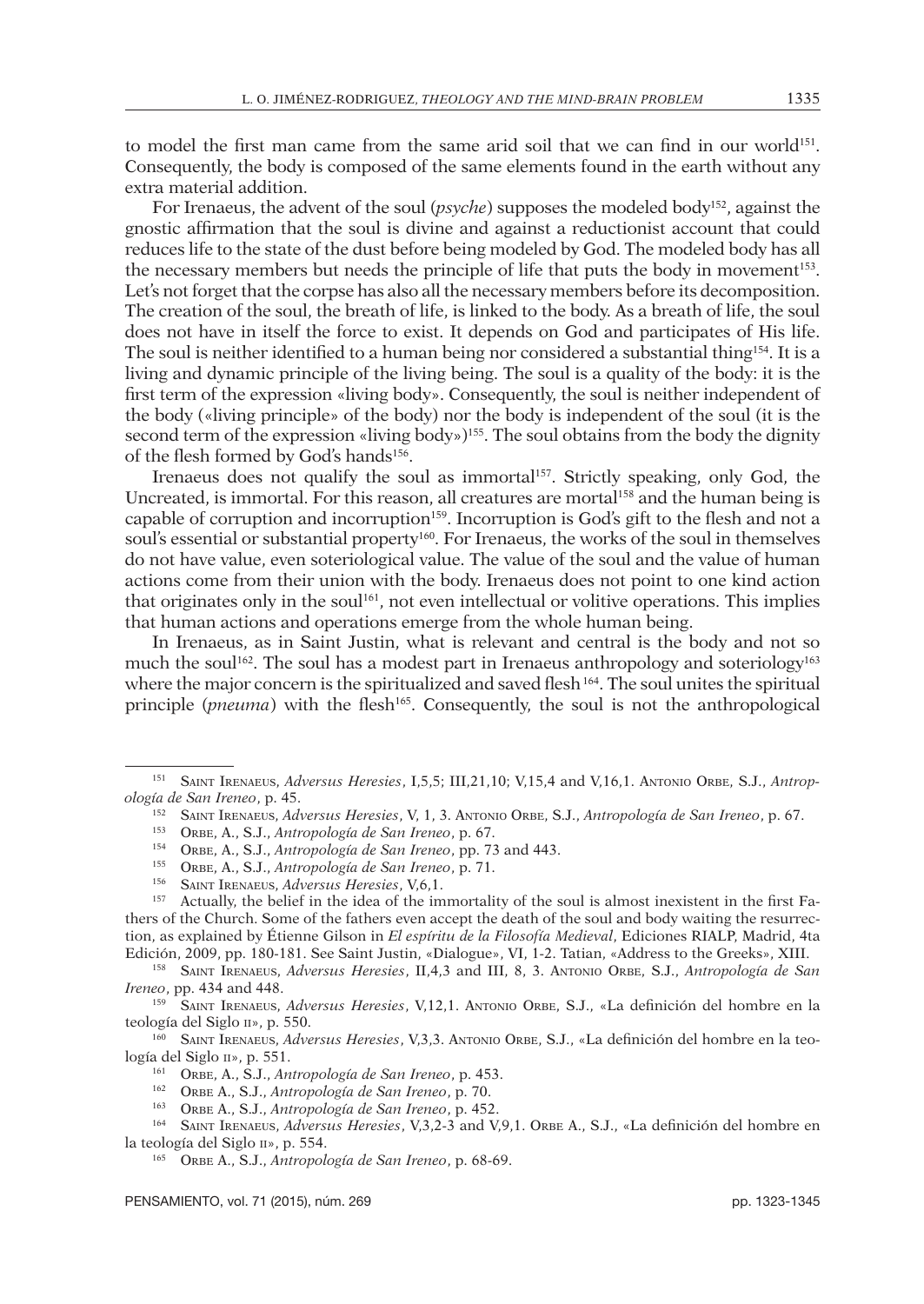center but the mediation between flesh and spirit (*pneuma*)166. The soul (*psyche*) and the spirit (*pneuma*) are not «things». The first is a living principle and the second is a principle of spiritual life. What constitutes the human being is the substance of the flesh<sup>167</sup>. In Orbe's own words: «*The animal and the rational, as in his day the spiritual, exists in function of the body: as virtues or potentials linked to it. All is referred to the plasma [body as formed from the earth], the only that essentially is a human being. Soma and the human being are equivalent*.»168

For Irenaeus salvation arrives from the union of body and spirit (*pneuma*)169. God's plan is the deification of the flesh, the full communion between God's Spirit (*Pneuma*) and the human flesh<sup>170</sup>. The Verb modeled the human body with the objective to assume its own body171 and the human being is modeled following the paradigm of the glorified flesh of the risen Christ<sup>172</sup>.

This anthropology is more in accord with the biblical categories of *basar* (*soma*), *nepes* (*psyche*) and *ruah* (*pneuma*). The accent is in the unity of the human being without the substantiation of the living principle and the spiritual principle or the reduction of the human person to simple dust. This Christian anthropology is open to dialogue with a nonreductive neurological anthropology by the fact that it values the flesh that comes from the earth. Consequently, there is a linkage between the human being and the cosmos. There is no material element in the human being strange to the universe. At the same time, all operations come from the whole human being and none from a spiritual independent substance, i.e., an immaterial soul. Moreover, the category of «flesh» is relevant to the understanding of salvation.

#### 3.3. *Saint Thomas Aquinas: the soul as the form of the body*

## 3.3.1. Historical, philosophical and theological background

Let's revise some historical context to understand Aquinas' position. Aquinas inherited some philosophical and theological tensions. First, Augustine integrated platonic anthropology into his system. Augustine states that the human being is «a rational soul that uses a mortal and terrestrial body»173 and maintained the immortality of the soul. Meanwhile, other Fathers of the Church held the unity of the body and soul composition. Moreover, there was the Averroist controversy. Aristotle affirmed in an obscure text in *De anima* (430a,10-25) the existence of two intellects. One intellect, later called active or agent intellect, is independent of the body, impassible, essentially an act, immortal and eternal174. It was not clear if the active intellect was God or a suprasensible being inferior to God<sup>175</sup>. Later, Averroes affirmed that there is only one universal active intellect present

<sup>166</sup> Orbe A., S.J., *Antropología de San Ireneo*, p. 77. Falque, E., *Dios, la carne y el otro*, p. 275.

<sup>167</sup> Saint Irenaeus, *Adversus Heresies*, V, 9, 2-3. Orbe A., S.J., *Antropología de San Ireneo*, p. 74.

<sup>168</sup> Orbe A., S.J., *Antropología de San Ireneo*, p. 71. See Saint Irenaeus, *Adversus Heresies*, V,12,2.

<sup>169</sup> Orbe A., S.J., *Antropología de San Ireneo*, p. 58.

<sup>170</sup> Orbe A., S.J., *Antropología de San Ireneo*, p. 74.

<sup>171</sup> Saint Irenaeus, *Adversus Heresies*, V, 33, 4. Orbe A., S.J., *Antropología de San Ireneo*, p. 99.

<sup>172</sup> Saint Irenaeus, *Adversus Heresies*, V, 13, 3. Orbe A., S.J., *Antropología de San Ireneo*, p. 104.

<sup>173</sup> Saint Augustin, *De moribus ecclesiae*, I, 27, 52.

<sup>174</sup> Aristotle, *De anima*, 413a,5-9; 413b,24-27 and 430a,10-25. Gilson, É., *El espíritu de la Filosofía Medieval*, pp. 184-185. 175 Vignaux, P., *Philosophie au Moyen Âge*, VRIN, Paris, 2004, p. 149.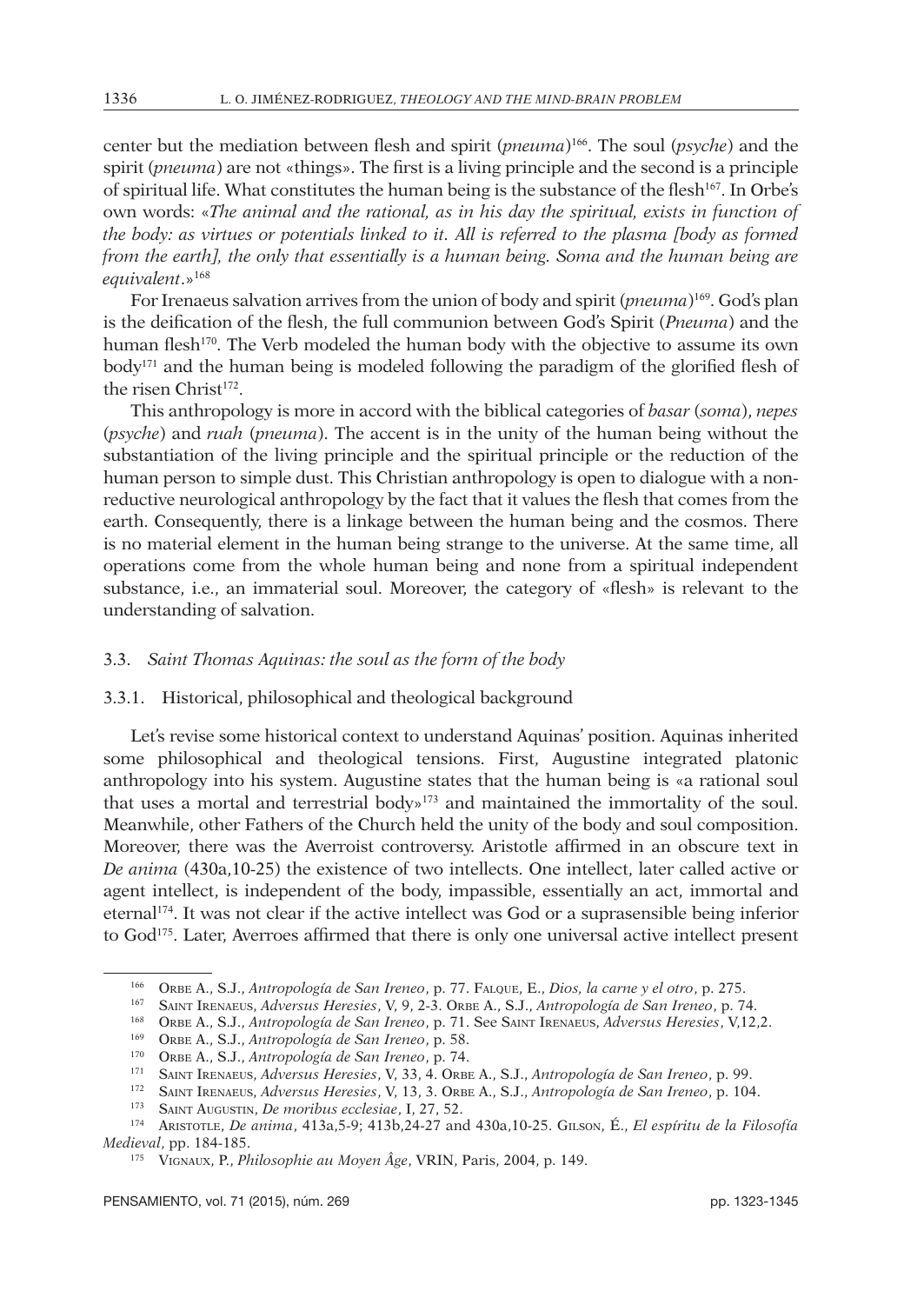in all human beings<sup>176</sup>, which survives after death but is not personal<sup>177</sup>. Consequently, the individual, including memories and identity, will cease to exist after death.

Aquinas's anthropology navigates through these controversies producing a synthesis with a monist aspect united to a dualist side. Let's discuss both.

#### 3.3.2. Monist Aspect

Following Aristotelian terminology, Aquinas affirms that the soul is the form of an organized body<sup>178</sup>. This implies that the soul is the first principle of living things<sup>179</sup>. It is the soul that constitutes the human body and both, soul and body, are one substance in a psychic-physical unity180. Therefore, the human being is neither the soul alone nor the body alone. It is the body-soul union<sup>181</sup>. The soul is a substantial form immediately unified to the matter in the body. It bestows on matter its corporeal nature, life and human reason182. The body-soul relation is not an accidental extrinsic union. It is a substantial union that constitutes a whole and complete substance, the human being, from incomplete components183. The body without the soul is not really a body, i.e., a corpse is not a body. It is the soul that makes and forms the body184. Due to the soul the body is a living body185 and due to the body the soul reaches its perfection<sup>186</sup>.

Etienne Gilson summarizes Aquinas' anthropology with the following formula: the human being is « the unity of a soul that bestows substantiality to a body and a body in which the soul subsists»<sup>187</sup>.

#### 3.3.3. Dualist Aspect

Aquinas, concerned with the Averroist controversy and influenced by Augustine, affirms that the soul does not depend on the body to exist. When the body dies the soul survives<sup>188</sup>. To argue this position Aquinas states that the human soul executes immaterial activities. Here, Aquinas follows this philosophical-epistemological principle: *to grasp the essence of material or corporeal things the intellectual operation cannot be material or corporeal*189. This does not imply that the intellect is in all aspects fully independent of the body. According to Aquinas, there are two cognitive operations in the human being: one sensible and the other intelligible. The first one depends on the body and the second one is independent of

<sup>176</sup> Copleston, F. C., S.J., *El pensamiento de Santo Tomás*, Fondo de Cultura Económica, México, 1960, p. 195. Canobbio, G., *Sobre el alma. Más allá de mente y cerebro*, p. 60.

<sup>177</sup> Vignaux, P., *Philosophie au Moyen Âge*, pp. 157-158.

<sup>&</sup>lt;sup>178</sup> Aristotle considered the soul as the act or form of the organized body that potentially has life. Aristotle, *De anima*, 412a, 20 and 414a,14-29.

<sup>179</sup> Saint Thomas Aquinas, *Summa Theologiae*, Ia, 75, 1.

<sup>180</sup> Copleston, F. C., S.J., *El pensamiento de Santo Tomás*, pp. 175-176.

<sup>181</sup> Saint Thomas Aquinas, *Summa Theologiae*, Ia, 75, 4. Saint Thomas Aquinas, *Contra Gentiles*, II, 57.

<sup>182</sup> Saint Thomas Aquinas, *Summa Theologiae*, Ia, 76, 1. Gilson, É., *El Tomismo. Introducción a la filosofía de Santo Tomás de Aquino*, 4ta Edición, EUNSA, Navarra, 2002, pp. 256-257.

<sup>183</sup> Saint Thomas Aquinas, *Summa Theologiae*, Ia, 75, 2. Gilson, É., *El Tomismo*, pp. 257-258.

<sup>184</sup> Gilson, E., *El* Tomismo, p. 248. Canobbio, G., *Sobre el alma. Más allá de mente y cerebro*, p. 58.

<sup>185</sup> Canobbio, G., *Sobre el alma. Más allá de mente y cerebro*, p. 57.

<sup>186</sup> Gilson, É., *El Tomismo*, pp. 250 and 252.

<sup>187</sup> Gilson, É., *El espíritu de la Filosofía Medieval*, pp. 188 and 194.

<sup>&</sup>lt;sup>188</sup> SAINT THOMAS AQUINAS, *Summa Theologiae*, Ia, 76, 1.<br><sup>189</sup> Gusoni É. El espíritu de la Filosofía Medieval, p. 190

<sup>189</sup> Gilson, É., *El espíritu de la Filosofía Medieval*, p. 190. Étienne Gilson, *El Tomismo*, p. 248.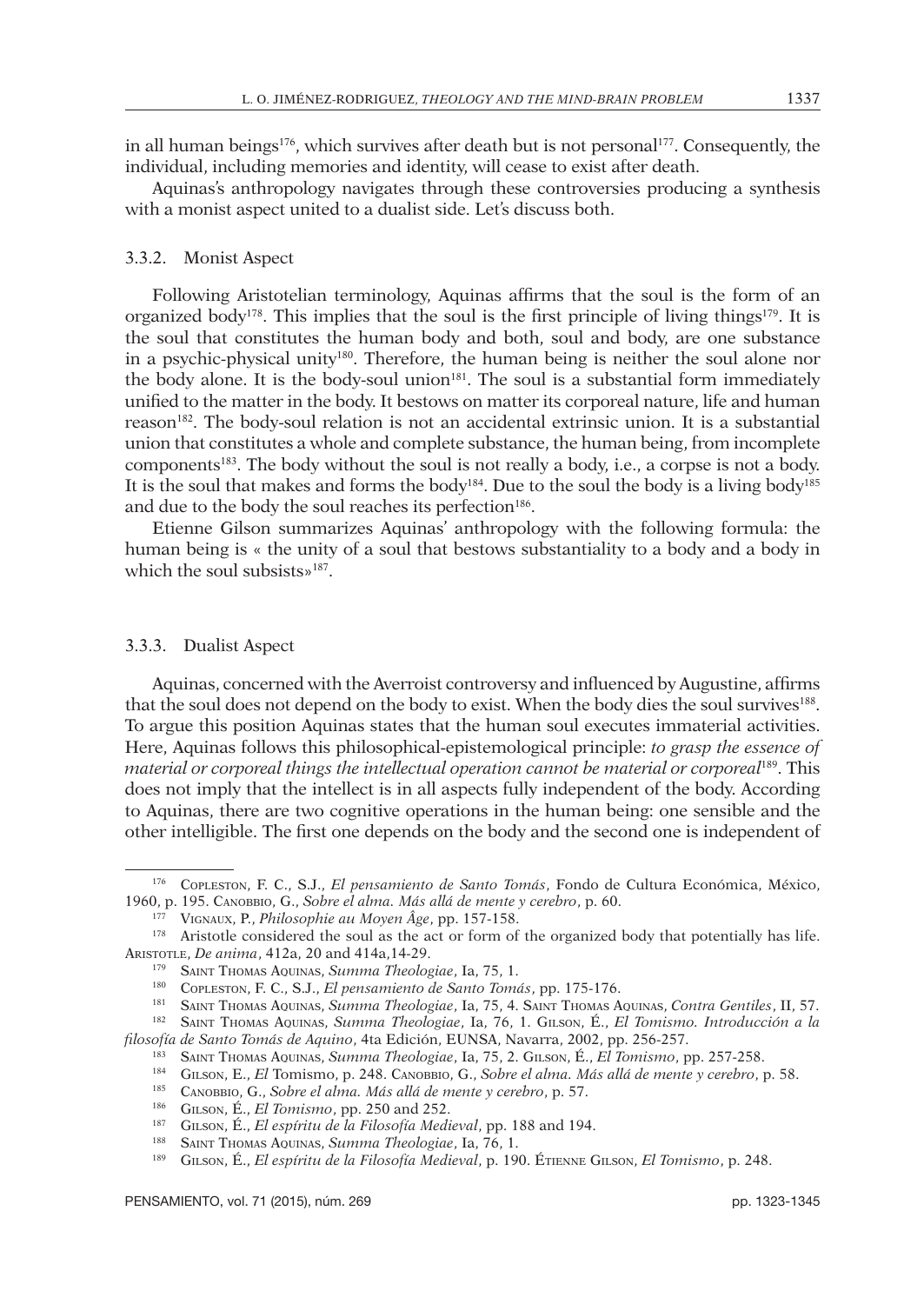it190. Aquinas uses this argument to prove the immateriality of the soul, which implies its immortality<sup>191</sup>. Due to its immortality, each individual soul survives death. However, this state of separation after death is not the soul's natural state<sup>192</sup>. In the separated state the soul can only perform the spiritual operations that are independent of the sensibility<sup>193</sup>. To be fully in its natural state the soul must wait until the resurrection of the flesh<sup>194</sup>.

Following Jean Ladrière's evaluation of Aquinas' anthropology, it is relevant to remark that the Dominican favored Aristotelian categories over Platonic to sustain human being's unity<sup>195</sup>. The principle of matter allows the form to have a concrete, non-abstract, reality. The soul is the principle of life (not a thing) that characterized a «living» body. The soul is an integrative principle that makes a body an organic system.

However, Aquinas modifies Aristotelian anthropology to integrate the immortality of the soul<sup>196</sup>. Today, according to Ladrière, we have to think the unity of the human being without compromising the Christian belief that death is not the absolute end of the human person.

#### 4. Contemporary Christian anthropologies

## 4.1. *Karl Rahner: self-transcendence of matter toward the spirit*

#### 4.1.1. Background and rahnerian principles

Karl Rahner seeks to think anew the relationship between spirit and matter in dialogue with the scientific theory of evolution. He describes how traditional Christian Anthropology (Neo-Scholasticism) envisioned the relation soul-body and matter-spirit<sup>197</sup>: matter and created spirit are considered to be essentially distinct although in close unity (substantial unity). Moreover, this traditional anthropology is tempted to debilitate and soften the unity of matter and spirit in favor of the last one<sup>198</sup>. At the same time, Rahner mentions that scientific anthropologies are also tempted to misunderstand the whole human being in a «primitive materialistic manner», referring to reductive materialism as a source of conflicts between natural sciences and theology.

Behind Rahner's effort to elaborate a new anthropology there are a series of principles, not always explicitly formulated, that guide his reflections and conclusions. These principles are the following:

(i) Methodological principle: no rationality, including theology, exhausts and knows reality in an absolute way199. A necessary condition for a fruitful and respectful

<sup>190</sup> Ladrière, J., «Le problem de l'âme et du corps dans la conception classique», in B. Feltz, and D. Lambert, (eds.), *Entre le corps et l'esprit: Approache interdisciplinaire du mind – body problem*, Mardaga, Liège, 1994, pp. 27-29.

<sup>191</sup> Gilson, É., *El Tomismo*, p. 249.

<sup>192</sup> Saint Thomas Aquinas, *Summa Theologiae*, Ia, 76, 1.

<sup>193</sup> Ladrière, J., «Le problem de l'âme et du corps dans la conception classique», p. 29.

<sup>194</sup> Saint Thomas Aquinas, *Contra Gentiles*, IV, 79.

<sup>195</sup> Ladrière, J., «Le problem de l'âme et du corps dans la conception classique», p. 22.

<sup>196</sup> Ladrière, J., «Le problem de l'âme et du corps dans la conception classique», p. 18.

<sup>197</sup> Rahner, K., «Natural Science and Reasonable Faith», in *Theological Investigations*, Vol. 21: *Science and Christian Faith*, Crossroads, New York, 1988, p. 28.

<sup>198</sup> Rahner, K., «Natural Science and Reasonable Faith», p. 43.

<sup>199</sup> Rahner, K., *Hominisation: The evolutionary origin of man as a theological problem*, Herder and Herder, New York, 1968, pp. 23-24.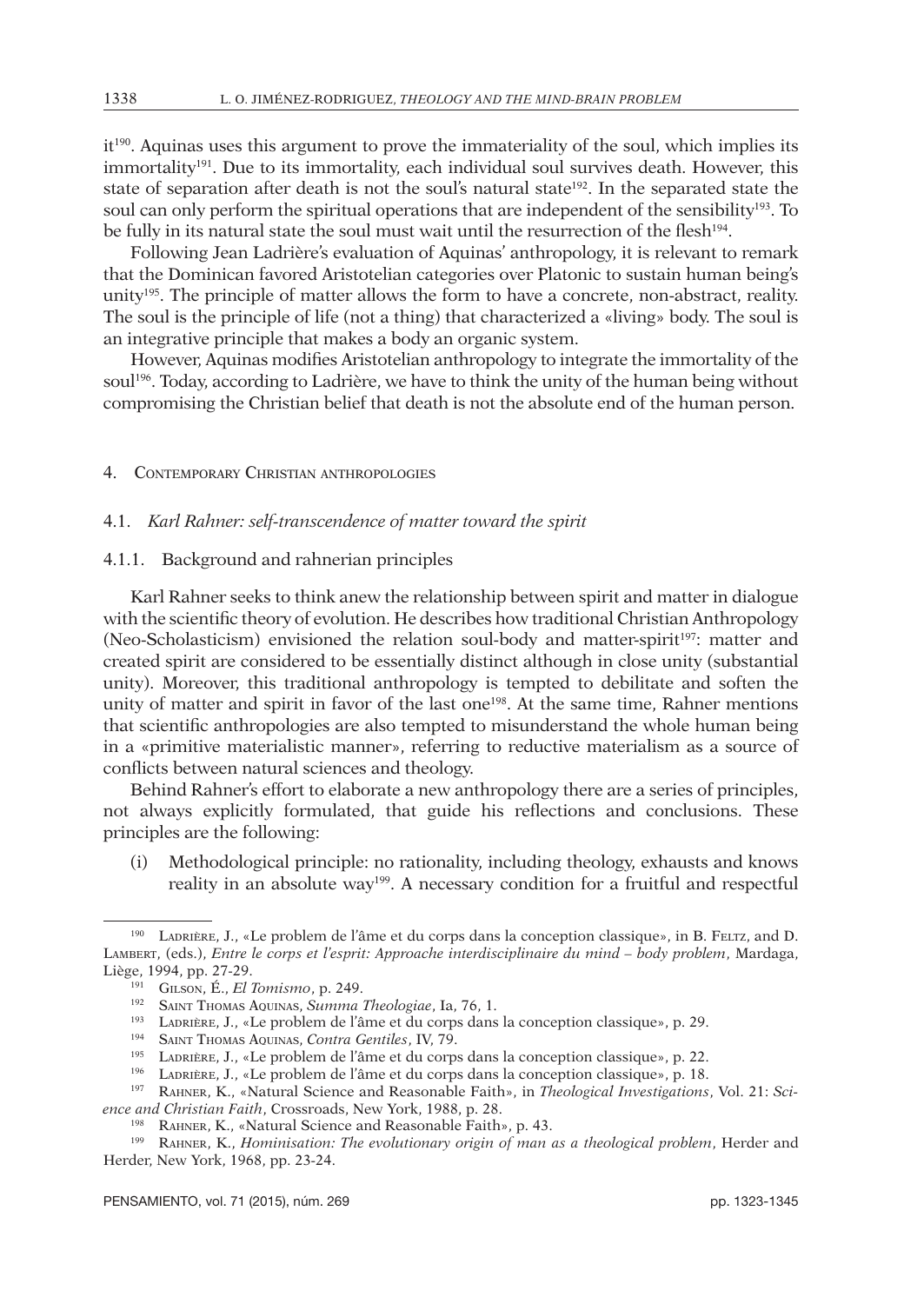dialogue between natural science and theology is the recognition of methodological limitations and strengths of each field. Moreover, implicit in Rahner's dialogical method is his use of philosophy, i.e., metaphysics, as mediation between scientific facts and worldview and Christian theology. This mediation respects the special methodological characteristics of each discipline.

- (ii) Scientific-philosophical principle: the theory of evolution makes the appearance of forms (entelechies) no longer necessary200. Although the categories of «form» and «matter» could still affirm the necessary unity and distinction of multiple anthropological aspects $201$ , they are no longer helpful in light of the evolutionary worldview<sup>202</sup>. Modern biology renders difficult or impossible to conceive spirit and matter as being distinct and heterogeneous realities<sup>203</sup>.
- (iii) Philosophical-theological principle: «spirit» and «matter» can be considered as «continuous essential constitutive elements», putting the accent in the «continuity» and «unity» between both. This is not against any proposition of faith<sup>204</sup>. It is more against a non-doctrinal habit in theology. Against any form of Gnosticism and Manichaeism, Christianity affirms that everything is created from One God<sup>205</sup>. There are no two separated and essentially different worlds: one spiritual and the other material<sup>206</sup>. Spirit and matter are not two absolutely different realities that coexist side by side without any relationship, as affirmed in platonic or neoplatonic philosophies<sup>207</sup>. There is only one world characterized by a primordial unity (against dualism) and continuous degrees of differentiation among beings (against metaphysical reductionism)208.
- (iv) Theological-anthropological principle: there is a distinction between human beings and animals. Although natural sciences does not makes a clear distinction between them, the human being is distinct from the animal because the first is called to enter into a dialogue with God in freedom, and this is precisely a call to salvation<sup>209</sup>.

## 4.1.2. Relationship between matter and spirit

Matter and spirit cannot be conceptualized as separated, heterogeneous or contradictory entities 210. They have more in common than they have differences. Following biblical anthropology and Saint Irenaeus, Rahner affirms that there are no human actions that are purely spiritual or purely material. Every human action is connected with some

<sup>200</sup> Rahner, K., «Natural Science and Reasonable Faith», p. 30.

<sup>201</sup> Rahner even repeats that formula: Rahner, K., *Hominisation*, p. 58. Rahner, K., «Man as a Historical Spirit», Chapter 11 in *Hearers of the Word*, appears in G. McCool, S.J. (ed.), *Rahner Reader*, Crossroad, New York, 1981, p. 52.

<sup>202</sup> Rahner, K., «Natural Science and Reasonable Faith», p. 44.

<sup>203</sup> Rahner, K., «Natural Science and Reasonable Faith», p. 28.

<sup>204</sup> Rahner, K., «Natural Science and Reasonable Faith», p. 29.

<sup>205</sup> Rahner, K., *Foundation of Christian Faith*: *An Introduction to the Idea of Christianity*, New York, Crossroad, 1992, p. 181.

<sup>206</sup> Rahner, K., «Natural Science and Reasonable Faith», p. 34.

<sup>207</sup> Rahner, K., «Natural Science and Reasonable Faith», p. 34-35.

<sup>208</sup> Rahner, K., «Natural Science and Reasonable Faith», p. 34. Rahner, K., *Hominisation*, pp. 46 and 92.

RAHNER, K., «Natural Science and Reasonable Faith», p. 42.

 $^{210}$   $\,$  RAHNER, K., «Natural Science and Reasonable Faith», p. 52.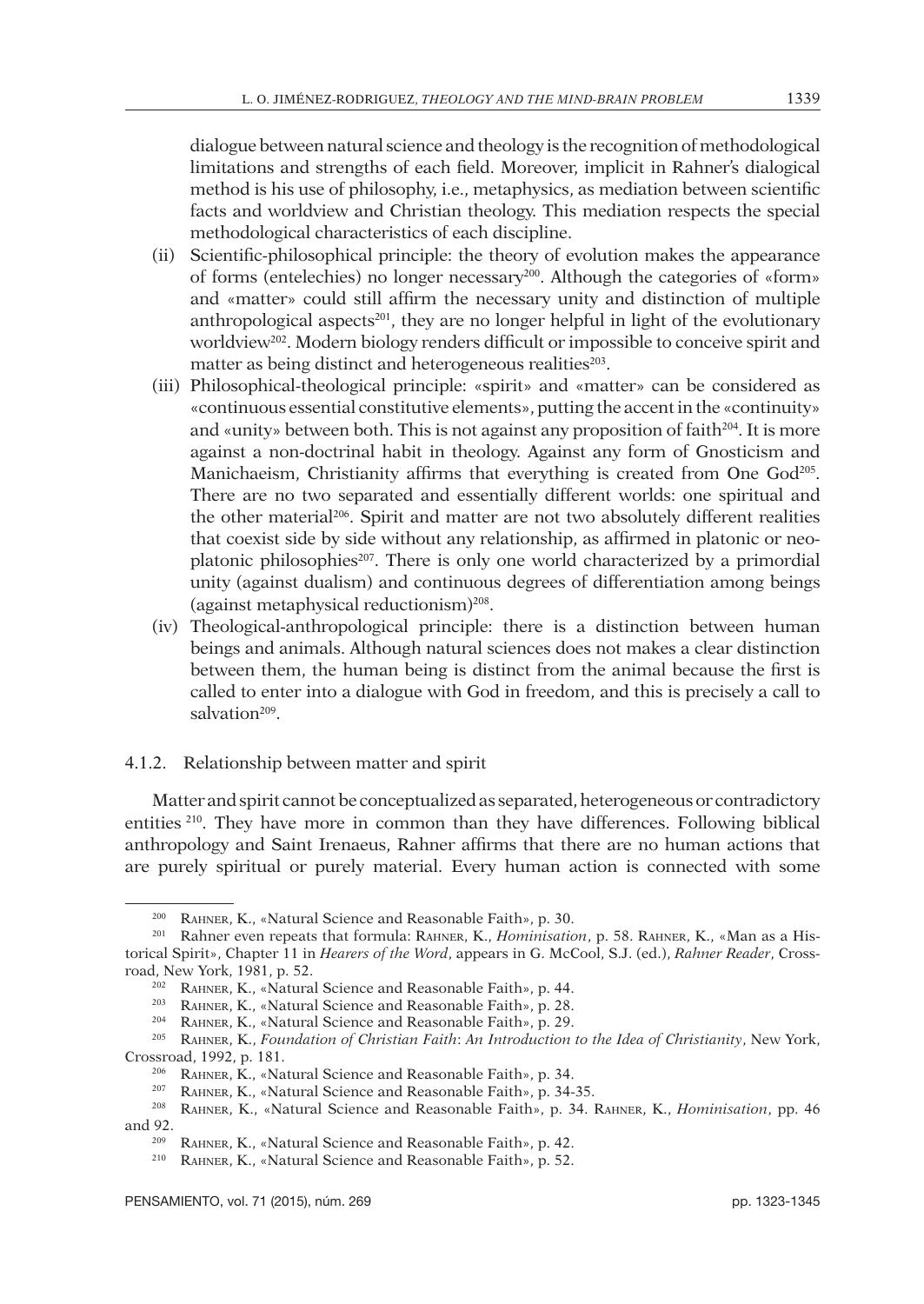materiality<sup>211</sup>, even cognitive and volitive actions. Consequently, any affirmation of the spirit is also an affirmation of the body and vice versa<sup>212</sup>. However, there is a real difference between them. Matter and spirit are, at the same time, inseparable and irreducible to each other213.

How Rahner understands matter? Rahner states that matter is the concreteness of a limited being<sup>214</sup>. It is the deficient or limited way of being<sup>215</sup> that externalizes the finitude of the human condition. In another formulation, Rahner stated that matter is the lower stage of created spirit<sup>216</sup>. Since the material condition is shared with the cosmos and with others, corporeality is the condition of possibility that allows the human person to experience the world and others<sup>217</sup>. The body is the human being as spirit in the world<sup>218</sup>.

If matter is understood in reference to «spirit», how Rahner understands spirit? For Rahner, spirit means multiple intimately connected aspects. Spirit means the human subjectivity or personhood, who questions the meaning of life, who seeks a response, who chooses in freedom and responsibility and who is oriented towards the Absolute Spirit,  $God<sup>219</sup>$ . In addition, Rahner identifies spirit with consciousness<sup>220</sup>, which is not something purely spiritual, independent of matter. According to Rahner, consciousness has an inner material constitutive element and not just an external or superficial basis where consciousness «rest upon»221. In reality, consciousness is present in «a sufficiently elevated organization of matter»222. In conclusion, the spirit is the fullness of being, the perfection of matter, the person's fulfillment in his consciousness, actions, intellect, freedom and relation to  $God<sup>223</sup>$ .

## 4.1.3. Self-transcendence as matter becoming spirit

Rahner relates «matter» and «spirit», without reducing one to the other, through the concept of «self-transcendence», which is a philosophical and theological interpretation of the scientific concept of «evolution». Transcendence is a process or a dynamic orientation where a particular reality overcomes its limits and goes beyond itself to become something new and different (not a repetition or duplication of a previous state) in the sense of «being more»224. Through a history of self-transcendence, complex biological system emerged from purely physical systems and human consciousness emerged from complex biological systems<sup>225</sup>. It is a history of material reality advancing through higher ontological levels.

<sup>211</sup> Rahner, K., *Grace in Freedom*, Herder and Herder, New York, 1969, p. 232.

<sup>212</sup> Canobbio, G., *Sobre el alma*, p. 29.

<sup>213</sup> Rahner, K., *Foundation of Christian Faith*, p. 184. Rahner, K., *Grace in Freedom*, p. 232.

<sup>214</sup> Rahner, K., *Hominisation*, p. 56. Rahner, K., *Foundation of Christian Faith*, p. 183.

<sup>215</sup> Rahner, K., *Hominisation*, p. 82.

<sup>216</sup> Rahner, K., «Natural Science and Reasonable Faith», p. 34.

<sup>217</sup> Rahner, K., *Foundation of Christian Faith*, p 183. Also see Rahner, K., «Man as a Material Being»,

Chapter 10 in *Hearers of the Word*, appears in G. McCool, S.J. (ed.), *Rahner Reader*, Crossroad, New York, 1981, p. 51.

<sup>218</sup> Rahner, K., *Hominization*, p. 59.

<sup>219</sup> Rahner, K., *Foundation of Christian Faith*, p. 183.

<sup>220</sup> Rahner, K., «Natural Science and Reasonable Faith», p. 52.

<sup>&</sup>lt;sup>221</sup> RAHNER, K., «Natural Science and Reasonable Faith», pp. 40 and 43.

<sup>222</sup> Rahner, K., «Natural Science and Reasonable Faith», pp. 40-41.

<sup>223</sup> Rahner, K., *Hominisation*, p. 59.

<sup>224</sup> Rahner, K., «Natural Science and Reasonable Faith», p. 38. Rahner, K., *Foundation of Christian Faith*, p. 185. Karl Rahner, *Hominisation*, pp. 87-88.

<sup>225</sup> Rahner, K., «Natural Science and Reasonable Faith», p. 40.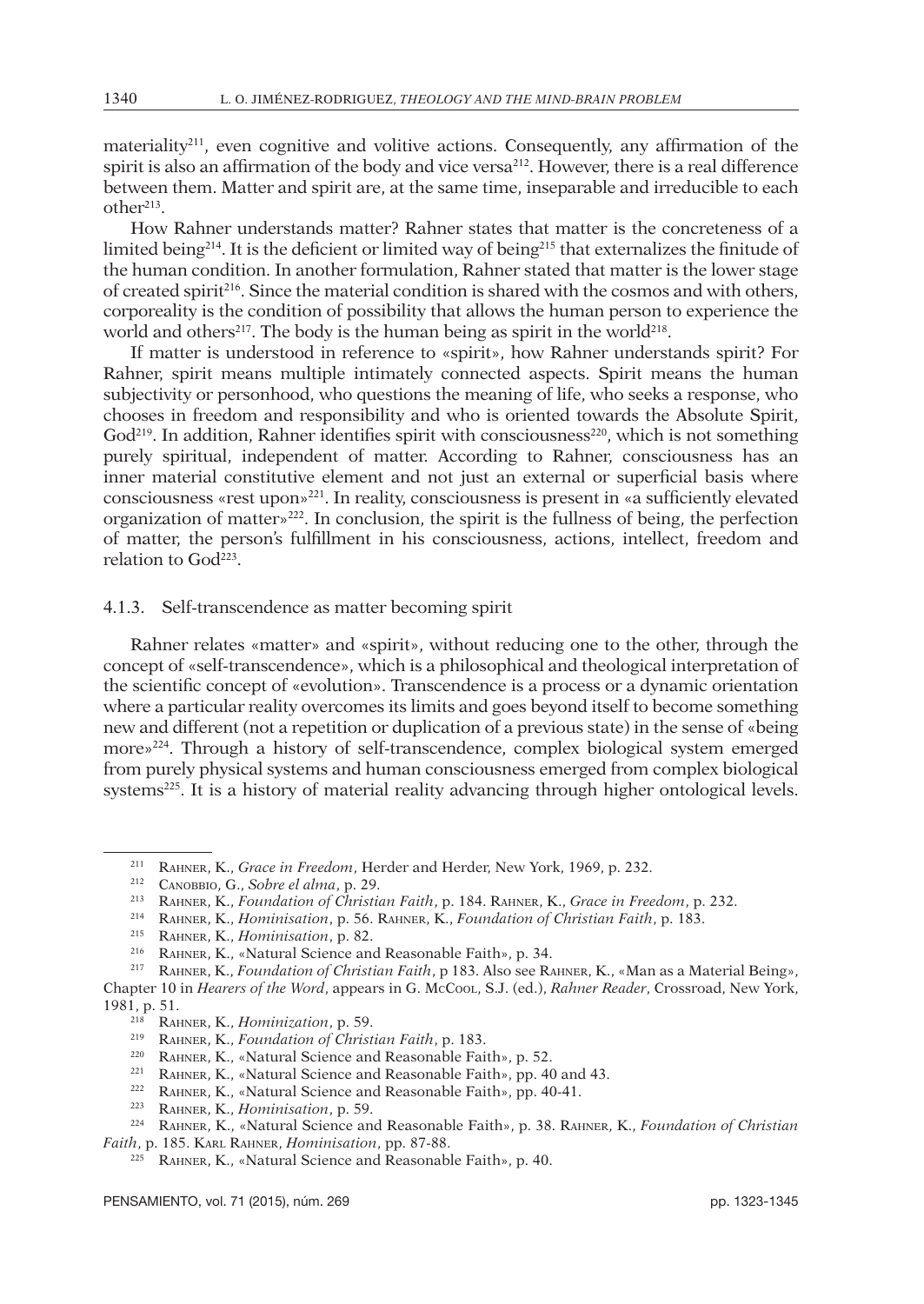Active self-transcendence happens when a conscious and free agent achieves a higher perfection<sup>226</sup>.

Transcendence as «becoming» more is not to be understood as an automatic cause that resulted in something foreseeable227. It is a non-mechanical causality used to explain how matter becomes a human subject<sup>228</sup>. Through the concept of self-transcendence Rahner explains the becoming of matter (a deficient mode of spirit also called «frozen spirit») into spirit, which is essentially a new form of being more than matter<sup>229</sup>.

Matter is oriented toward spirit (personhood, consciousness) and the spirit is the selftranscendence of matter. The created spirit (human person), with its cognitive and volitive activities, connotes the perfection of the material<sup>230</sup>. At the same time, the perfection of the spirit cannot be developed without a material reality. In conclusion, matter and spirit are not two heterogeneous things grouped together. Through the concept of selftranscendence, Rahner avoids material reductionism and ensures the primordial unity of the human being<sup>231</sup>.

The Absolute Being, God, is the absolute ground and the absolute condition that renders possible self-transcendence<sup>232</sup>.

## 4.1.4. Description of the human being

 According to Rahner, «human beings are bodily creatures who have a fundamentally unlimited transcendentality and unlimited openness to being as such in knowledge and freedom»233. The human being is an embodied spirit always immersed in the concrete reality of a material world with an unlimited openness to God<sup>234</sup>. Another of Rahner's anthropological formulation is: «man is the self-transcendence of living matter»235.

The human being is a level of organized matter different from the level of animal236 due to his/her active self-transcendence as knowledge, freedom, consciousness and relation to God. This active elf-transcendence is something that cannot be reduced to an object of natural science<sup>237</sup>.

## 4.1.5. Life after death: immortality of the soul or resurrection of the whole person?

For Rahner, the dogmas of the incarnation and the resurrection forbid to see an salvation outside matter238. Following the principle of incarnation, Rahner states that the place of salvation is the matter and not an immaterial soul, idea found in Irenaeus' anthropology.

<sup>226</sup> Rahner, K., *Foundation of Christian Faith*, p. 185.

<sup>227</sup> Rahner, K., *Foundation of Christian Faith*, p. 186.

<sup>228</sup> Vass, G., S.J., *The Mystery of Man and the Foundation of a Theological System*, Sheed & Ward, London, 1985, p. 26.

<sup>229</sup> Vass, G., S.J., *The Mystery of Man*, p. 26.

<sup>230</sup> Rahner, K., *Hominisation*, p. 56.

<sup>231</sup> Rahner, K., *Foundation of Christian Faith*, p. 184.

<sup>232</sup> Rahner, K., *Hominisation*, p. 92. Karl Rahner, «Natural Science and Reasonable Faith», p. 39.

<sup>&</sup>lt;sup>233</sup> RAHNER, K., «Natural Science and Reasonable Faith», p. 42.

<sup>234</sup> Rahner, K., «Natural Science and Reasonable Faith», pp. 43-44. Vass, G., S.J., *The Mystery of Man and the Foundation of a Theological System*, Sheed & Ward, London, 1985, p. 24.

<sup>235</sup> Rahner, K., *Foundation of Christian Faith*, p. 187.

<sup>236</sup> Rahner, K., «Natural Science and Reasonable Faith», p. 46.

<sup>237</sup> Rahner, K., «Natural Science and Reasonable Faith», p. 44.

<sup>238</sup> Rahner, K., «Natural Science and Reasonable Faith», p. 52. Rahner, K., *Foundation of Christian Faith*, p. 191.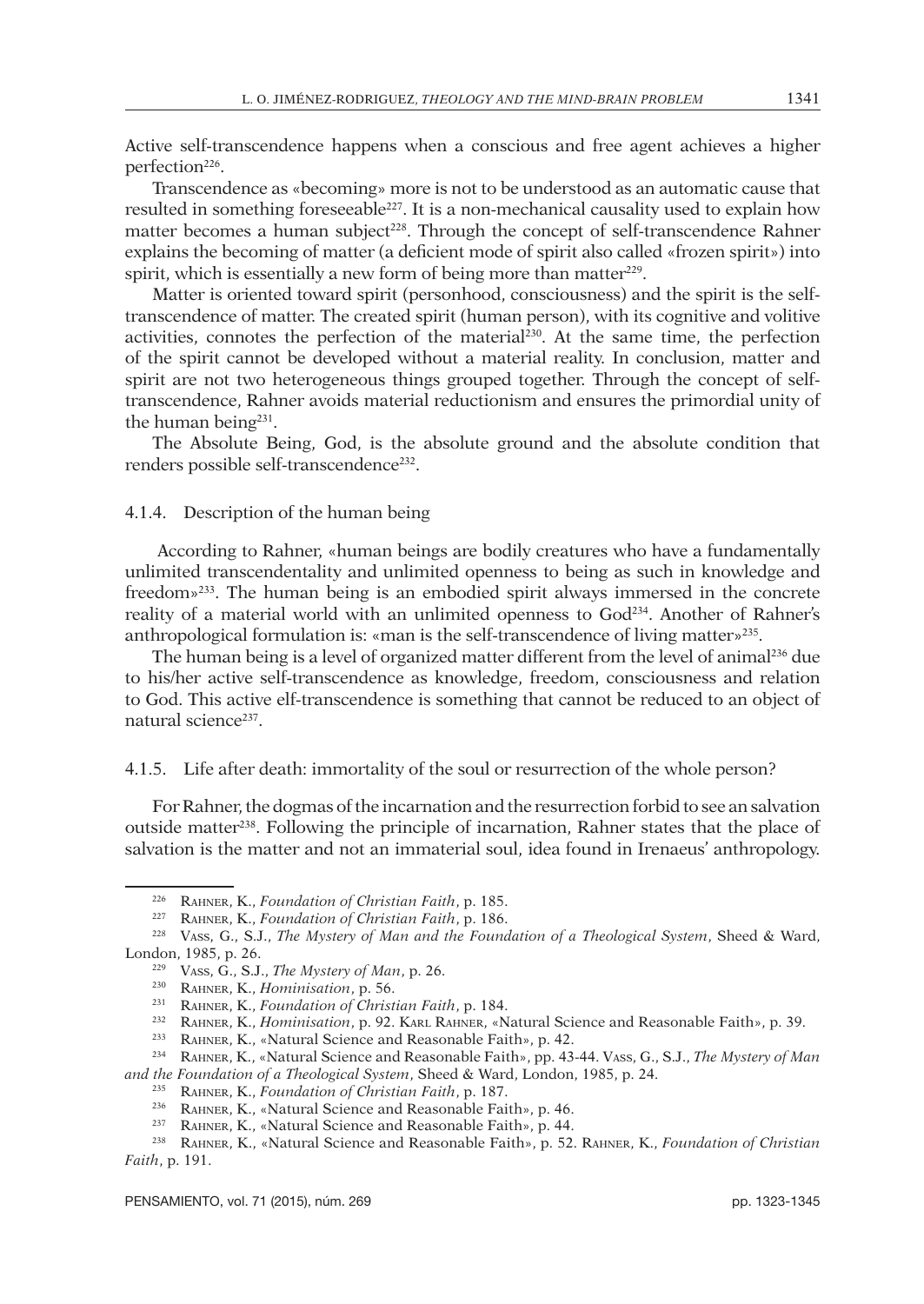The idea of death as an absolute separation between soul and body or between spirit and matter is the persistence of a neo-platonic mentality239. It is the human being who dies and not just the body. Consequently, death affects the whole reality of the human being<sup>240</sup>.

If death is a complete release from the body and a total rupture with the world, then the affirmation and understanding of a resurrection as the total human perfection remains obscure241. The fulfillment of the human history does not rest in the idea of an immortal soul but in God's self-communication<sup>242</sup>. The last phase of the history of humanity is the immediate unity to God through grace where matter will be spiritualized $243$ . For Rahner, there is always a human corporality after death<sup>244</sup>.

In conclusion, Rahner has the merit of defining anew the concepts of matter and spirit in light of evolutionary theory. In his anthropology we see that all human acts are material and spiritual, including our relation to God. He states that consciousness is not something spiritual as opposed to material. On the contrary, there is always a material aspect and reality in consciousness. He takes seriously the resurrection of the body and affirms a bodily aspect after death. Perhaps, his disadvantages are that in the elaboration of his anthropology he does not consider neurosciences and that he still gives the impression of two a poles system (matter-spirit)<sup>245</sup>.

## 4.2. *Alexander Ganoczy and his structural anthropology*

Alexander Ganoczy is a Hungarian catholic theologian who has taken seriously neuroscientific anthropological representations with their corresponding challenges to Christian faith. He considers that currently there is a lack of response from the part of theologians to such challenges. Ganoczy insists on the need to develop a new holistic theological anthropology, in dialogue with natural sciences, finally free of all types of dualisms<sup>246</sup>.

In order to elaborate his Christian anthropology, Ganoczy articulates neurosciences' representations and facts with the structural (not to be confused with structuralist) anthropology of Heinrich Rombach<sup>247</sup>. Ganoczy considers that Rombach's philosophy is compatible with recent neuroscience's results and with the biblical description of the human being248. Rombach's structural anthropology has the advantage that it does not decompose the human being into simpler components249. For Rombach, the human being cannot be defined as an individual substance or as a composition of a perishable material substance and an immaterial substance<sup>250</sup>. For Rombach, the use of the category

<sup>239</sup> Rahner, K., *On the Theology of Death*, Seabury Press, New York, 1973, p. 19.

<sup>240</sup> Rahner, K., *On the Theology of Death*, pp. 17-18.

<sup>241</sup> Rahner, K., *On the Theology of Death*, p. 25.

<sup>242</sup> Vass, G., S.J., *The Mystery of Man*, p. 27.

<sup>243</sup> Rahner, K., «Natural Science and Reasonable Faith», pp. 54-55.

<sup>244</sup> Rahner, K., *On the Theology of Death*, p. 25.

<sup>245</sup> Ganoczy, A., *Christianisme et Neurosciences*, p. 11.

<sup>246</sup> Ganoczy, A., *Christianisme et Neurosciences*, pp. 10-11 and 23.

<sup>247</sup> Rombach, H., *Strukturanthropologie: Der menschliche Mensch*, Alber, München, 1987. Translated in Spanich as Heinrich Rombach, *El hombre humanizado. Antropología estructural*, Herder, Barcelona, 2004. Heinrich Rombach, *Die Gegenwart der Philosophie*, Alber, München, 1988. Translated in Spanich as Heinrich Rombach, *El presente de la filosofía*, Herder, Barcelona, 2007. As far as we know there are no English translations of these books.

<sup>248</sup> Ganoczy, A., *Christianisme et Neurosciences*, p. 17.

<sup>249</sup> Ganoczy, A., *Christianisme et Neurosciences*, p. 16.

<sup>250</sup> Ganoczy, A., *Christianisme et Neurosciences*, p. 16. Rombach, H., *El hombre humanizado. Antropología estructural*, pp. 17, 21, 36-40 and 57-72.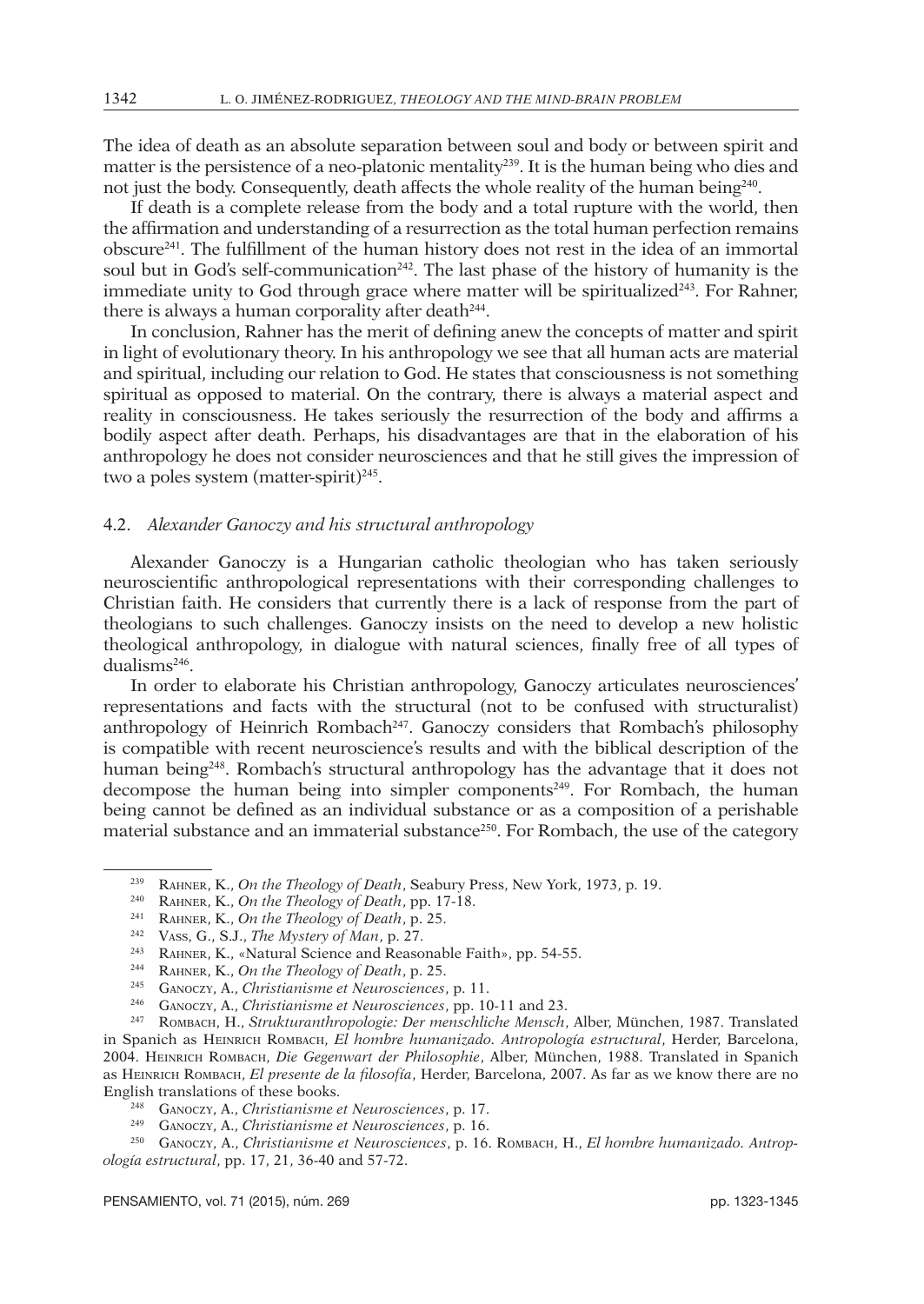of «system» is problematic because it is associated with determined movements and a composition of «elements» that can be assembled, disassembled or replaced<sup>251</sup>. The perspective of «system» leads to divide and separate the human being into assembled entities. To replace the perspective of system, Rombach develops an anthropology based on the category of «structure».

Rombach defines «structure» as «an arrangement of different moments that are efficient together as a whole»252. The structure is a dynamics that modifies itself constantly253. A «moment» is «an event or process decisive for the existence of one thing or a person»254. Each moment is neither independent nor an individual thing or substance. All moments have their being in the other (*esse in alio*)255. Moments as events or processes generate, organize and stimulate the whole. «There is a structure where and when the moments cannot exist or act if they are not in a whole»256. If you extract from a structure even one moment the whole structure collapses<sup>257</sup>.

In terms of anthropology, «the moments that constitute the human structure cannot exist separately like elements that compose a system $v^{258}$ . In the human structure body and soul are some structuring «moments» that cannot exist separately from each other<sup>259</sup>. In reality, in the human structure seen as a whole, there is a multiplicity of inseparable moments: energetic, biological, bodily, spiritual, mental, neuronal, animal, social and cultural moments<sup>260</sup>. Following another definition of «structure» developed by Gerhard Vollmer, Ganozcy affirms that the human structure is «the totality of interactions and correlations of what constitutes a human being»<sup>261</sup>.

Structure is something that constructs, organizes, and integrates itself. «It is a whole where each aspect takes its exact form through the integration with others $x^{262}$ . A structure results from the convergence, interaction and cooperation of dynamic moments that constitute the plural unity found in the living organism $263$ . This dynamism implies that a structure is not a thing composed of other things, but a becoming where the structure constitutes itself<sup>264</sup> in a process called «structural genesis»<sup>265</sup>. Consequently, spirit or mind is more than the sum of its components<sup>266</sup>.

Ganoczy describes the human being as «a structural unity of body and spirit that appears and acts as a person»267. If all living beings are structures, the human being is the structure «*par excellence*». The human being exists due to the dynamic interaction of the organic-mental and bodily-spiritual moments. No moment can exist without others or be reduced to another<sup>268</sup>.

<sup>251</sup> Ganoczy, A., *Christianisme et Neurosciences*, pp. 16-17.

<sup>252</sup> Ganoczy, A., *Christianisme et Neurosciences*, p. 16. 253 Rombach, H., *El hombre humanizado. Antropología estructural*, p. 17.

<sup>254</sup> Ganoczy, A., *Christianisme et Neurosciences*, p. 17.

<sup>255</sup> Rombach, H., *El presente de la filosofía*, p. 90.

<sup>256</sup> Ganoczy, A., *Christianisme et Neurosciences*, p. 17.

<sup>257</sup> Rombach, H., *El presente de la filosofía*, pp. 90-91.

<sup>258</sup> Ganoczy, A., *Christianisme et Neurosciences*, p. 17.

<sup>259</sup> Ganoczy, A., *Christianisme et Neurosciences*, p. 87. <sup>260</sup> Ganoczy, A., *Christianisme et Neurosciences*, p. 17.

<sup>261</sup> Ganoczy, A., *Christianisme et Neurosciences*, pp. 82 and 86.

<sup>262</sup> Ganoczy, A., *Christianisme et Neurosciences*, p. 86.

<sup>263</sup> Ganoczy, A., *Christianisme et Neurosciences*, p. 87.

<sup>264</sup> Ganoczy, A., *Christianisme et Neurosciences*, p. 87.

<sup>265</sup> Rombach, H., *El presente de la filosofía*, p. 142.

<sup>266</sup> Ganoczy, A., *Christianisme et Neurosciences*, p. 80.

<sup>267</sup> Ganoczy, A., *Christianisme et Neurosciences*, p. 87.

<sup>268</sup> Ganoczy, A., *Christianisme et Neurosciences*, p. 87.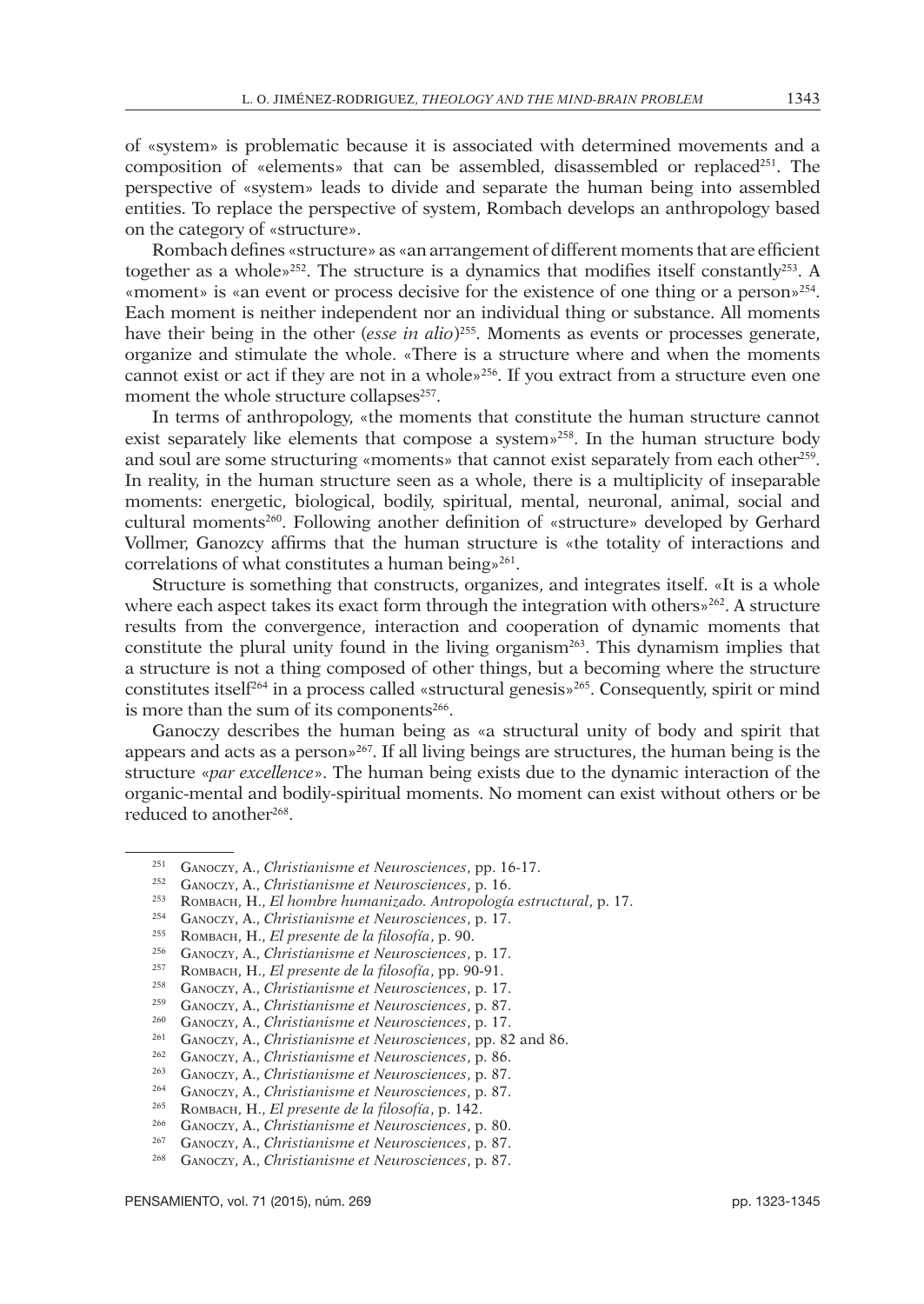Considering this structural anthropology, Ganoczy suggests that salvation could be related to the integration of the human being<sup>269</sup>. Following Teilhard de Chardin, creation happens through the natural process of evolution<sup>270</sup>.

To sum up, Ganoczy has the merit of developing a non-dualist anthropology that articulates biblical descriptions with neuroscientific facts through the mediation of an structural anthropology. This structural anthropology integrates into the whole multiple and inseparable aspects of the human being. Perhaps, this effort requires further development and systematization.

## 5. Conclusion

After revising some anthropological aspects of Scriptures and the thought of Irenaeus, Aquinas, Rahner and Ganoczy, we conclude that, from the perspective of Christian belief, it is reasonable to uphold a monist Christian anthropology with the condition that it must be non-reductive. In biblical anthropology we do not find any separation matter-spirit or body-soul. Scriptures present a fundamental unity of the human being with a multiplicity of aspects pertinent to the whole person. In Irenaeus' anthropology the accent is found in the unity of the human being without the substantiation of the living principle (*psyche*) or the spiritual principle (*pneuma*). The body (*soma*), which is equivalent to the human being, is created from the same matter we find in the universe and in the image and likeness of God. In Aquinas we find a monist non-reductionist formulation that influenced later Christian development: the soul is the form of an organized living body. Moreover, Rahner's anthropology states a non-dualist formulation: the human being «is the self-transcendence of living matter». Finally, Ganoczy states that the human person is the «structural unity of body and spirit that appears and acts as a person». All these anthropologies are monist and their monism discards the reduction of the human person to predetermined material processes.

Both, neurosciences and biblical anthropology, render inadequate anthropological dualist formulations inherited from the Greek culture: «the human being is composed of body and soul or matter and spirit». A fruitful dialogue between natural sciences and theology inspires more adequate anthropological formulations, e.g., «incarnated subject»271, «embodied mind» or «incarnated spirit».

In a dialogue between neurosciences and theology there are some aspects that neurosciences contribute to the elaboration of a holistic Christian Anthropology. In neurosciences we find a clear unity between the human being and the cosmos. At the same time, there is something new that emerges with the human being: symbols and language that are fundamental for a personal, symbolic, social and cultural relation to others, including God. These interpersonal, social and cultural relations render possible the human self-constitution. At the same time, neurosciences show that the human being is a historical being that self-constitutes himself/herself in the present through a revision of his past and through the elaboration and imagination of possible futures in relation with others and God. Moreover, the human being is always in peril to suffer a collapse that affect its mental and bodily integrity.

<sup>269</sup> Ganoczy, A., *Christianisme et Neurosciences*, p. 83.

<sup>270</sup> Ganoczy, A., *Christianisme et Neurosciences*, p. 319.

<sup>271</sup> Flick, M. and Alszeghy, Z., *Antropología Teológica*, Sígueme, Salamanca, 1970, p. 152.